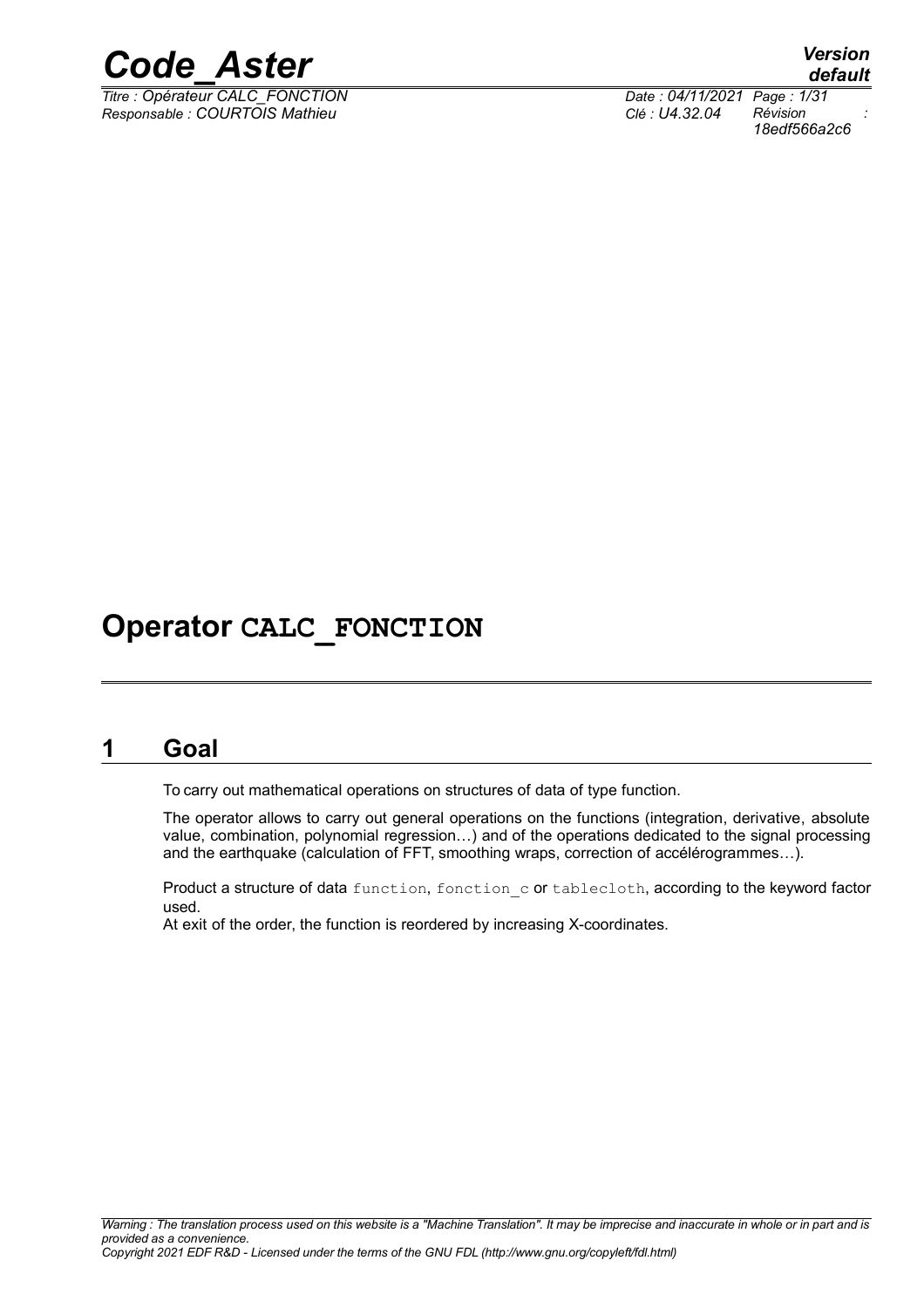## **Code Aster**

Titre : Opérateur CALC\_FONCTION<br>Responsable : COURTOIS Mathieu

Date: 04/11/2021 Page: 2/31 Clé : U4.32.04 Révision 18edf566a2c6

| 17 |
|----|
|    |
|    |
|    |
|    |
|    |
|    |
|    |
|    |
|    |
|    |
|    |

Warning : The translation process used on this website is a "Machine Translation". It may be imprecise and inaccurate in whole or in part and is provided as a convenience.<br>Copyright 2021 EDF R&D - Licensed under the terms of the GNU FDL (http://www.gnu.org/copyleft/fdl.html)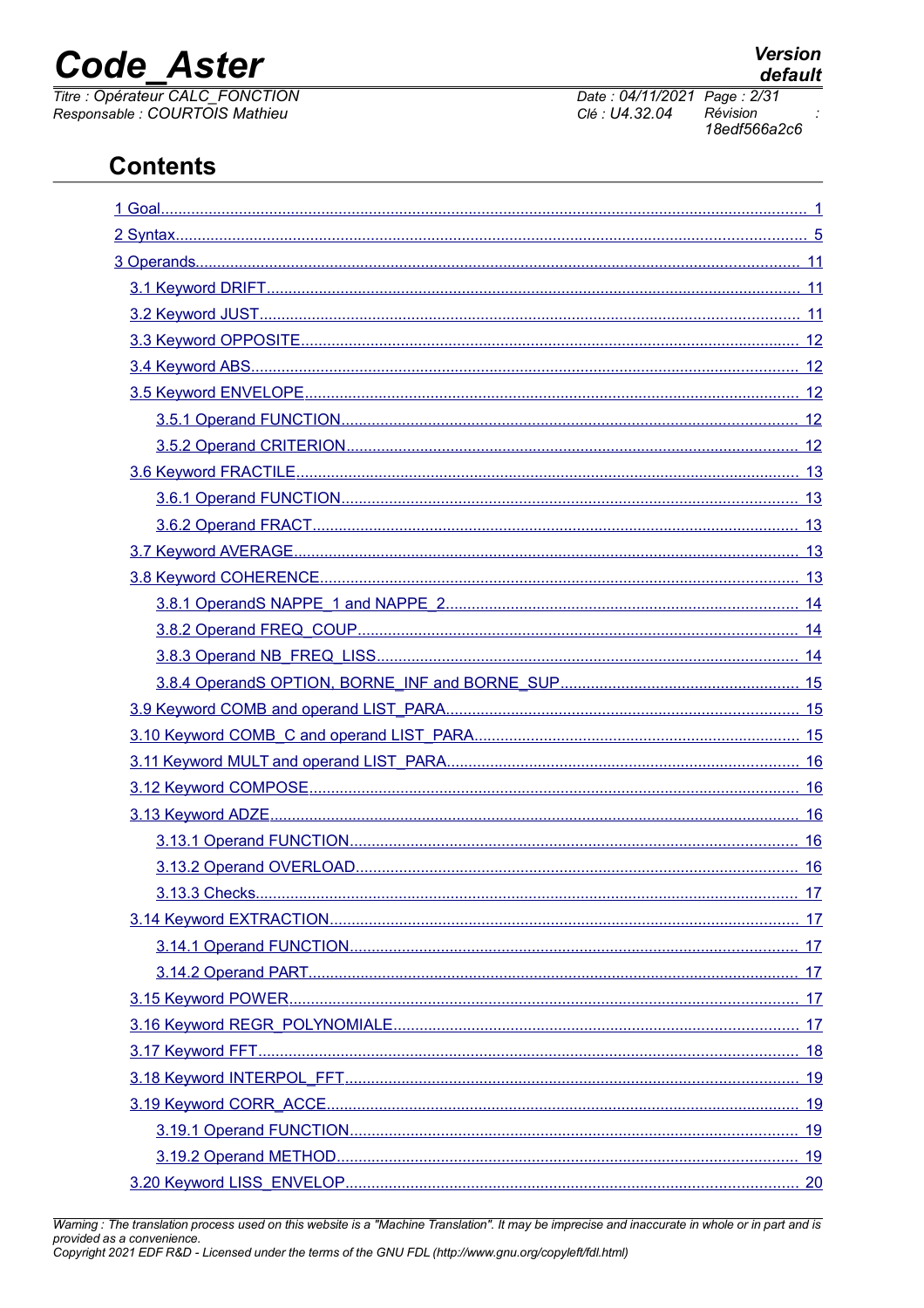**Version** default

### **Code Aster**

Titre : Opérateur CALC\_FONCTION<br>Responsable : COURTOIS Mathieu

Date: 04/11/2021 Page: 3/31 Clé : U4.32.04 Révision 18edf566a2c6

|                                                                      | 21 |
|----------------------------------------------------------------------|----|
|                                                                      |    |
|                                                                      |    |
|                                                                      | 23 |
|                                                                      |    |
|                                                                      | 23 |
|                                                                      |    |
|                                                                      |    |
|                                                                      |    |
|                                                                      |    |
|                                                                      |    |
|                                                                      | 24 |
|                                                                      |    |
|                                                                      |    |
|                                                                      |    |
|                                                                      |    |
|                                                                      |    |
|                                                                      |    |
|                                                                      |    |
|                                                                      |    |
|                                                                      |    |
|                                                                      |    |
|                                                                      |    |
|                                                                      |    |
|                                                                      | 26 |
|                                                                      |    |
|                                                                      |    |
|                                                                      |    |
|                                                                      |    |
|                                                                      |    |
|                                                                      |    |
|                                                                      |    |
|                                                                      |    |
|                                                                      |    |
|                                                                      |    |
|                                                                      |    |
|                                                                      |    |
| 3.26.2.5 Operands NOM PARA FONC / INTERPOL FONC / PROL DROITE FONC / |    |
|                                                                      |    |
|                                                                      |    |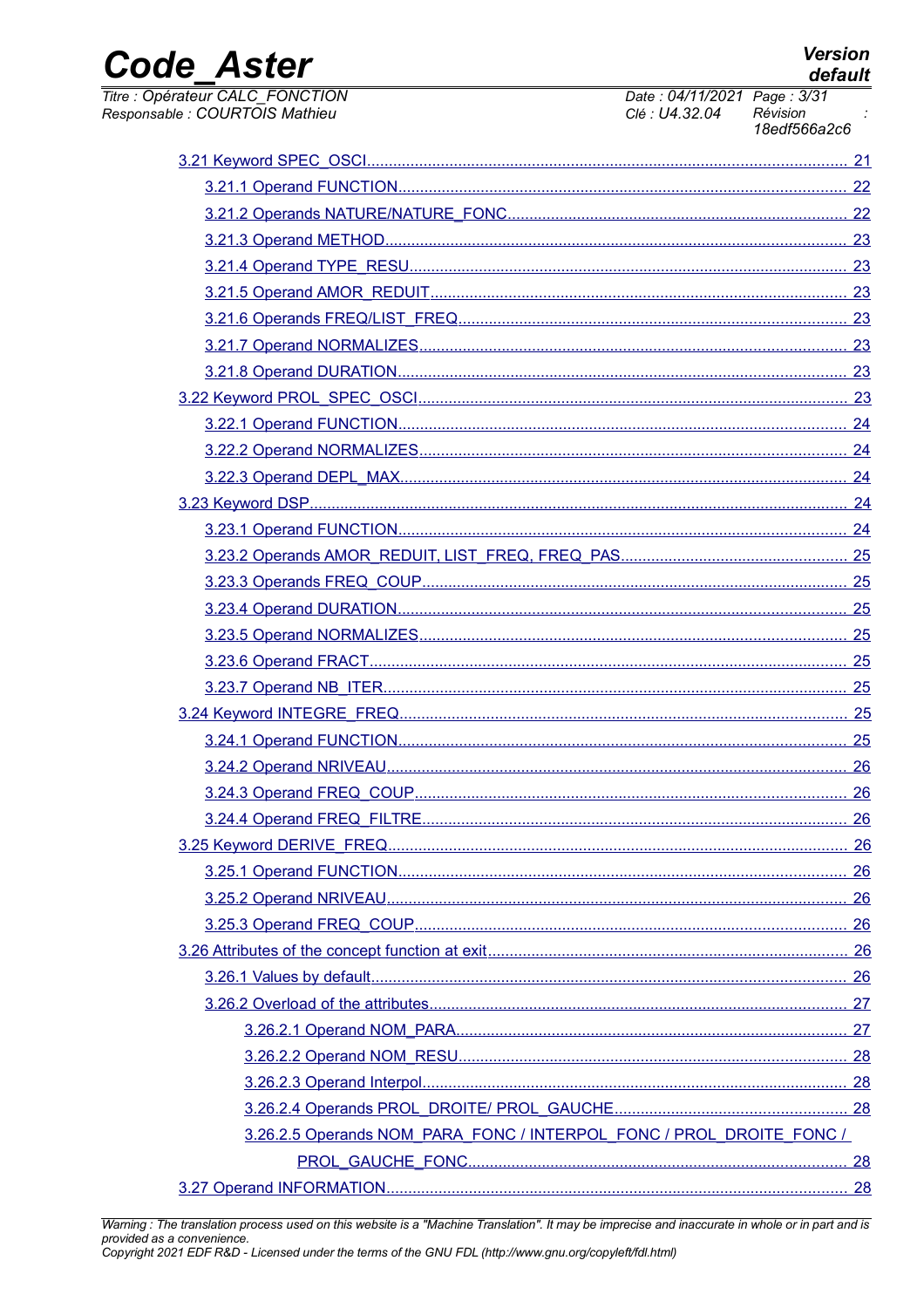| <b>Code Aster</b>                                                 |                                                          | <b>Version</b><br>default |
|-------------------------------------------------------------------|----------------------------------------------------------|---------------------------|
| Titre : Opérateur CALC_FONCTION<br>Responsable : COURTOIS Mathieu | Date: 04/11/2021 Page: 4/31<br>Clé : U4.32.04 Révision : | 18edf566a2c6              |
|                                                                   |                                                          | 29                        |
|                                                                   |                                                          | 29                        |
|                                                                   |                                                          | - 29                      |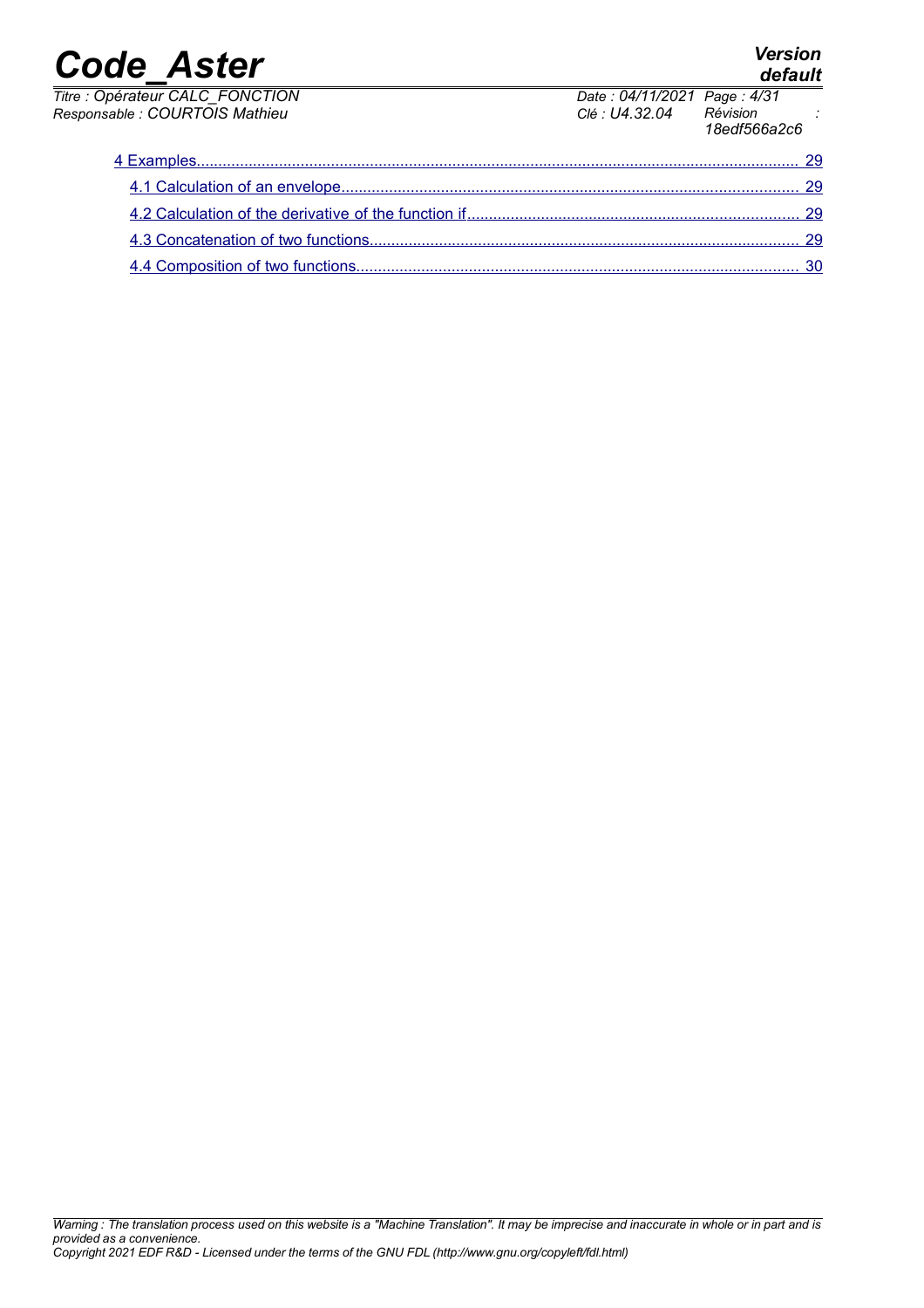*Titre : Opérateur CALC\_FONCTION Date : 04/11/2021 Page : 5/31 Responsable : COURTOIS Mathieu Clé : U4.32.04 Révision :*

*18edf566a2c6*

#### **2 Syntax**

<span id="page-4-0"></span>Fr = CALC FONCTION  $($   $\rightarrow$   $/$  DRIFT = F (  $\rightarrow$  FUNCTION = F, [function]  $\Diamond$  METHOD = 'DIFF\_CENTREE', [DEFECT] ),  $\sqrt{ }$  JUST = F (  $\blacklozenge$  FUNCTION = F, [function]  $\Diamond$  METHOD = / 'TRAPEZOID', [DEFECT] / 'SIMPSON', ◊ COEFF = / 0. , [DEFECT]  $/$  R,  $[R]$ ),  $\sqrt{ }$  OPPOSITE = F (  $\blacklozenge$  FUNCTION = F, [function] ),  $\angle$  ABS =  $\Gamma$  (  $\blacklozenge$  FUNCTION = F, [function] ),  $\angle$  ENVELOPE = F (  $\blacklozenge$  FUNCTION = F, [L function] ◊ CRITERION = / 'SUP', [DEFECT] / 'INF', ), / FRACTILE =  $F$  (  $\blacklozenge$  FUNCTION =  $F$ , [L function]  $\Diamond$  FRACT  $=$ / 1. , [DEFECT] / fract [R] ),  $\overline{P}$  / AVERAGE =  $\overline{F}$  (  $\overline{P}$  FUNCTION = F, [L\_function] ),  $\sqrt{C}$  COHERENCE =  $\frac{F}{C}$  + NAPPE 1 = N,  $[TABLECLOTH]$  $\bullet$  NAPPE 2 = N, [TABLECLOTH]  $\Diamond$  NB FREQ LISS = / 12, [DEFECT]  $\sqrt{10}$  ,  $\sqrt{10}$  ,  $\sqrt{10}$ ]  $\Diamond$  FREQ COUP = FC [ R]

*Warning : The translation process used on this website is a "Machine Translation". It may be imprecise and inaccurate in whole or in part and is provided as a convenience.*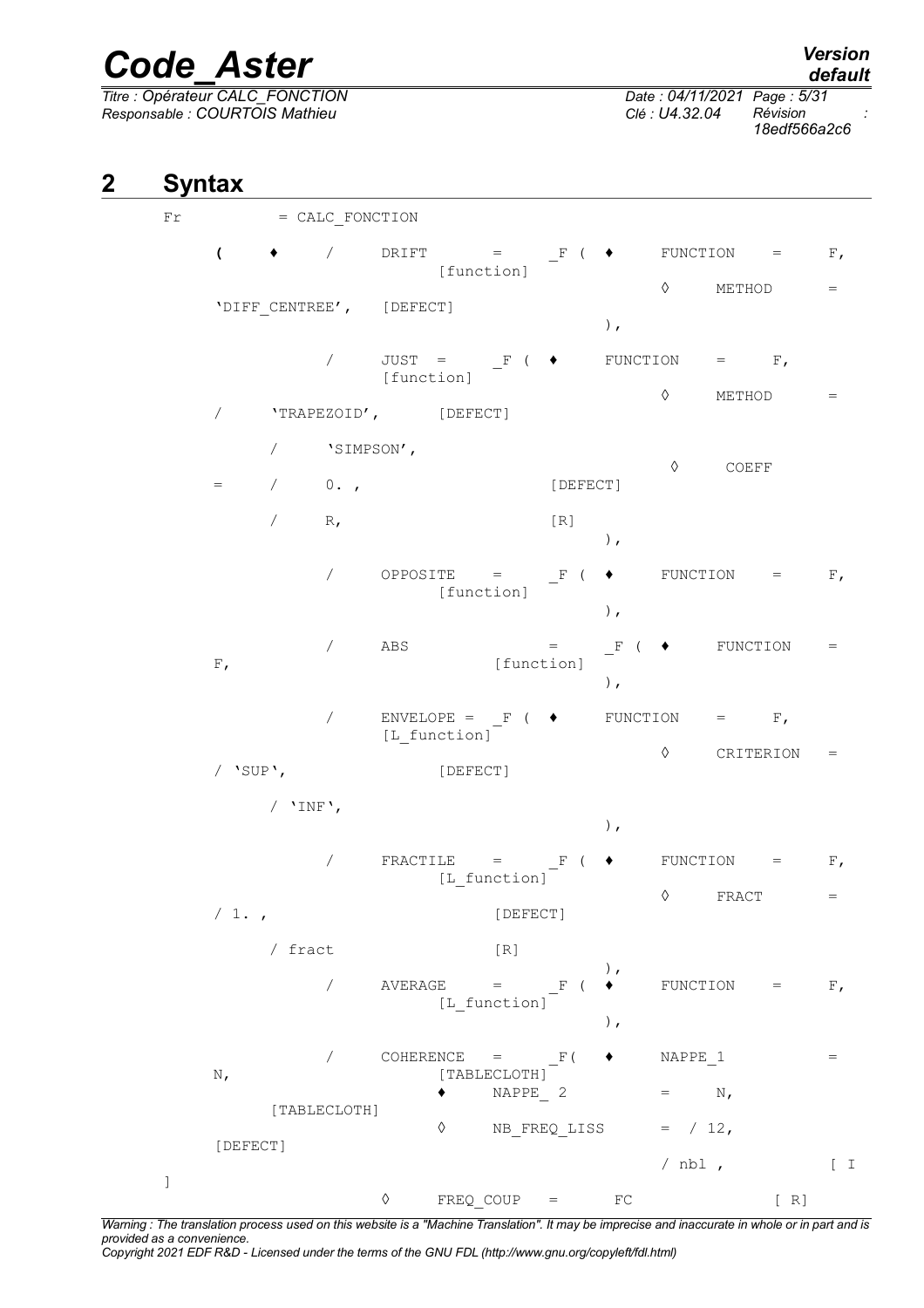|         | <b>Code Aster</b>                                                 |            |         |                                                                   |                                   |                                |                            |                                                                      |                                                          |                                   | <b>Version</b><br>default           |
|---------|-------------------------------------------------------------------|------------|---------|-------------------------------------------------------------------|-----------------------------------|--------------------------------|----------------------------|----------------------------------------------------------------------|----------------------------------------------------------|-----------------------------------|-------------------------------------|
|         | Titre : Opérateur CALC_FONCTION<br>Responsable : COURTOIS Mathieu |            |         |                                                                   |                                   |                                |                            | Date: 04/11/2021 Page: 6/31<br>Clé : U4.32.04                        |                                                          | Révision<br>18edf566a2c6          |                                     |
|         |                                                                   |            |         |                                                                   |                                   |                                |                            | $\Diamond$                                                           | OPTION                                                   |                                   | $=$                                 |
|         | [DEFECT]                                                          |            |         |                                                                   |                                   | / 'ALL',                       |                            |                                                                      |                                                          |                                   |                                     |
|         | DUREE PHASE FORTE ',                                              |            |         |                                                                   |                                   |                                |                            |                                                                      | $\left( \begin{array}{c} \lambda \\ \end{array} \right)$ |                                   |                                     |
|         |                                                                   |            |         | IF OPTION                                                         | $\hspace{1.6cm} = \hspace{1.6cm}$ |                                |                            | ' DUREE PHASE FORTE '<br>$\Diamond$                                  |                                                          | borne inf                         | $\hspace*{0.4em} = \hspace*{0.4em}$ |
|         | / 0.05,                                                           |            |         | [DEFECT]                                                          |                                   |                                |                            |                                                                      |                                                          |                                   |                                     |
|         | / $binf$ ,                                                        |            |         |                                                                   | [R]                               |                                |                            | $\Diamond$                                                           |                                                          | borne sup                         | $=$                                 |
|         | / 0.95,                                                           |            |         | [DEFECT]                                                          |                                   |                                |                            |                                                                      |                                                          |                                   |                                     |
|         | / BSUP,                                                           |            |         | $[ R ]$                                                           |                                   |                                | $\,$ ,                     |                                                                      |                                                          |                                   |                                     |
|         |                                                                   | $\sqrt{2}$ | COMB    | [function]                                                        | $=$                               | $\mathbb F$                    |                            | FUNCTION                                                             |                                                          | $\hspace{1.6cm} = \hspace{1.6cm}$ | $F$ ,                               |
|         | R,                                                                |            |         |                                                                   | $[R]1$                            |                                | ),                         |                                                                      | COEFF                                                    |                                   | $=$                                 |
|         |                                                                   | $\sqrt{2}$ | COMB C  |                                                                   |                                   | $=$                            | $\mathbf{F}$<br>$\sqrt{2}$ |                                                                      |                                                          | FUNCTION                          | $=$                                 |
| $f_c$ , |                                                                   |            |         |                                                                   | [fonction c]                      |                                |                            |                                                                      | $\sqrt{2}$                                               | COEF R                            |                                     |
|         | $= R$<br>$\mathbf{r}$                                             |            |         |                                                                   |                                   | [R]                            |                            |                                                                      | $\sqrt{2}$                                               | COEF C                            |                                     |
|         | $= C$<br>$\mathbf{r}$                                             |            |         |                                                                   |                                   | $[{\mathbb C}]$                | ),                         |                                                                      |                                                          |                                   |                                     |
|         |                                                                   | $\sqrt{2}$ | MULT    | $\hspace{1.6cm} = \hspace{1.6cm}$<br>[function]                   | $\mathbf{F}$<br>$\sqrt{2}$        |                                | $\,$ ,                     | FUNCTION                                                             | $=$                                                      | $F$ ,                             |                                     |
| $F$ ,   |                                                                   | [function] |         |                                                                   |                                   |                                |                            | / REGR POLYNOMIALE = $F$ ( $\blacklozenge$ FUNCTION                  |                                                          |                                   | $\hspace{1.6cm} = \hspace{1.6cm}$   |
|         | DEGREE                                                            | $=$ $-$    | $N$ ,   |                                                                   |                                   |                                | $[1]$                      |                                                                      |                                                          |                                   |                                     |
|         |                                                                   |            |         | ♦                                                                 | [liststr8]                        |                                | $)$ ,                      | # if COMB or COMB C or REGR POLYNOMIALE<br>LIST PARA $=$ will lpara, |                                                          |                                   |                                     |
|         |                                                                   | $\sqrt{2}$ | COMPOSE |                                                                   |                                   | $=$ F ( $\blacklozenge$        |                            |                                                                      | FONC RESU $=$                                            |                                   |                                     |
|         | f resu                                                            |            |         |                                                                   | [function]                        |                                |                            |                                                                      |                                                          | FONC PARA                         | $\hspace{1.0cm} = \hspace{1.0cm}$   |
|         | will f para,                                                      |            |         |                                                                   | [function]                        |                                | $\,$ ,                     |                                                                      |                                                          |                                   |                                     |
|         |                                                                   | $\sqrt{2}$ |         | $\begin{array}{ccc} \text{ADZE} & \hspace{1.5cm} = & \end{array}$ |                                   | $\mathbb{F}$ ( $\blacklozenge$ |                            |                                                                      |                                                          | FUNCTION =                        | $l_f$                               |
|         |                                                                   |            |         | [1 fonction]                                                      |                                   |                                |                            | ♦                                                                    |                                                          | OVERLOAD                          | $=$                                 |
|         | $\overline{ }$                                                    | 'RIGHT',   |         | [DEFECT]                                                          |                                   |                                |                            |                                                                      |                                                          |                                   |                                     |
|         | $\sqrt{2}$                                                        | $'$ LEFT', |         |                                                                   |                                   |                                | $\,$ ,                     |                                                                      |                                                          |                                   |                                     |

*Warning : The translation process used on this website is a "Machine Translation". It may be imprecise and inaccurate in whole or in part and is provided as a convenience. Copyright 2021 EDF R&D - Licensed under the terms of the GNU FDL (http://www.gnu.org/copyleft/fdl.html)*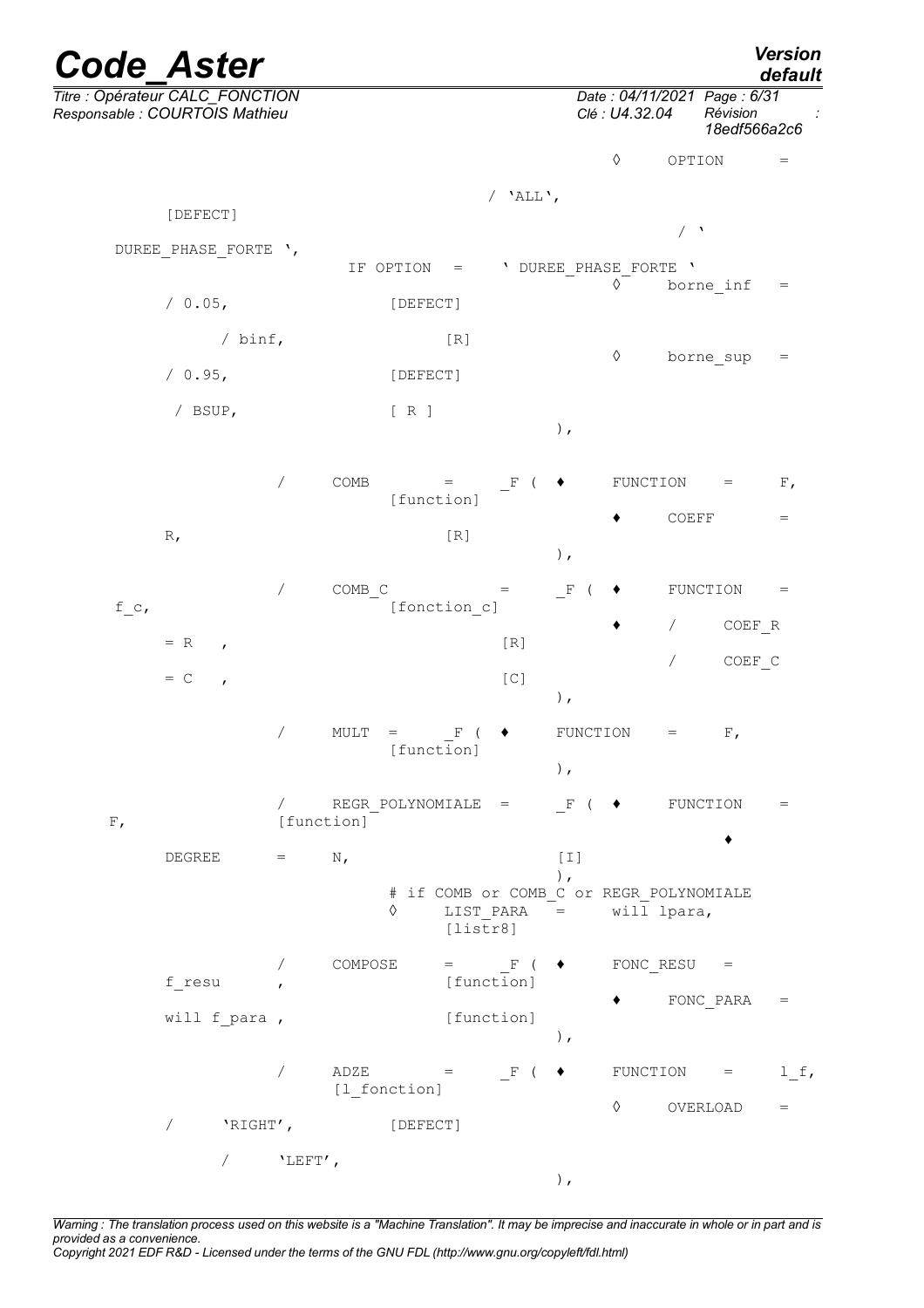*Code\_Aster Version default Titre : Opérateur CALC\_FONCTION Date : 04/11/2021 Page : 7/31 Responsable : COURTOIS Mathieu Clé : U4.32.04 Révision : 18edf566a2c6* / EXTRACTION=  $F$  (  $\bullet$  FUNCTION = f c, [fonction c]  $\bullet$  PART = / 'REAL',  $/$  'IMAG', / 'MODULE', / 'PHASE', ),  $\angle$  POWER =  $\qquad$  F (  $\blacklozenge$  FUNCTION = F, [function] ◊ EXHIBITOR =  $/ N$ ,  $[1]$ / 1, [DEFECT] ),  $/$  FFT  $=$  F (  $\blacklozenge$  FUNCTION  $=$ F, [function]  $\Diamond$  METHOD = / 'PROL\_ZERO', [DEFECT] / 'TRUNCATION', / 'COMPLETE',  $\Diamond$  SYME  $=$ / 'YES', [DEFECT]  $/$  'NOT', ),FMIN / CORRACCE =  $F$  (  $\blacklozenge$  FUNCTION =  $F$ , [function]  $\blacklozenge$  METHOD  $=$ / 'FILTERING', / 'POLYNOMIAL', if METHOD == 'POLYNOMIAL' ◊ CORR\_DEPL = / 'NOT', [DEFECT] / 'YES', if METHOD == 'FILTERING' ◊ FREQ\_FILTRE  $=$  / Fr /0.05, [DEFECT] ), / LISS ENVELOP = F ( ♦ / TABLECLOTH  $=$  N,  $[tablecloth]$ **TABLE**  $=$  T, [table]  $\angle$  FUNCTION = F,

*Warning : The translation process used on this website is a "Machine Translation". It may be imprecise and inaccurate in whole or in part and is provided as a convenience.*

*Copyright 2021 EDF R&D - Licensed under the terms of the GNU FDL (http://www.gnu.org/copyleft/fdl.html)*

[function]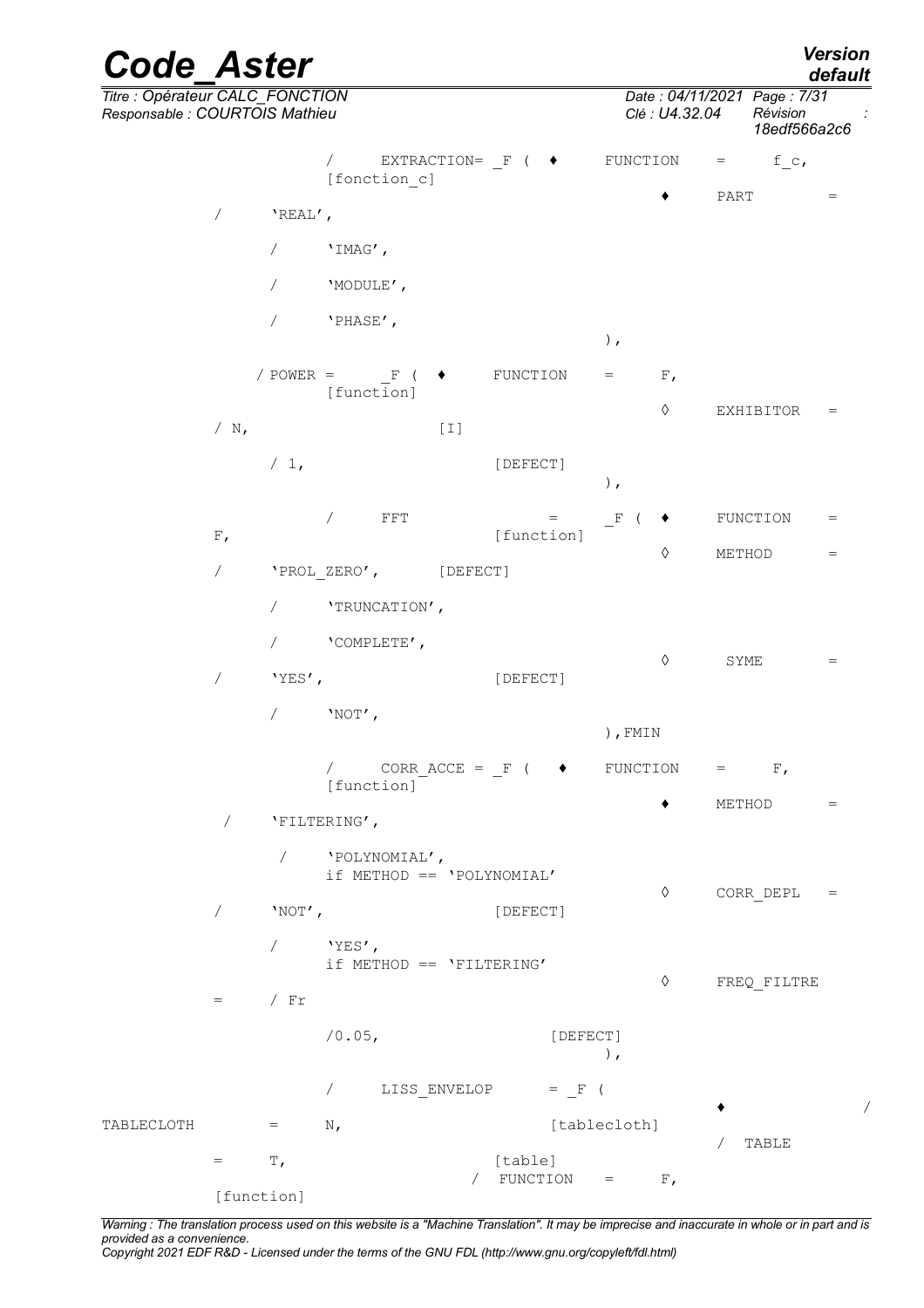| <b>Code Aster</b>                                                 |                       |                          |            |                  |         |            |        |            |                                              |               |                                   | <b>Version</b><br>default           |     |
|-------------------------------------------------------------------|-----------------------|--------------------------|------------|------------------|---------|------------|--------|------------|----------------------------------------------|---------------|-----------------------------------|-------------------------------------|-----|
| Titre : Opérateur CALC_FONCTION<br>Responsable : COURTOIS Mathieu |                       |                          |            |                  |         |            |        |            | Date: 04/11/2021 Page: 8/31<br>Clé: U4.32.04 |               | Révision<br>18edf566a2c6          |                                     |     |
|                                                                   |                       |                          |            |                  | ٠       | OPTION     |        | $=$        | $\sqrt{2}$<br>/ 'CHECKING',                  |               | 'DESIGN',                         |                                     |     |
|                                                                   | $\sqrt{2}$            | fmin,                    |            |                  | [R]     |            |        |            | $\Diamond$                                   |               | FREQ MIN                          | $=$                                 |     |
| $\sqrt{2}$                                                        | fmax,                 |                          |            | $[R]1$           |         |            |        |            | $\Diamond$                                   |               | FREQ MAX                          | $\hspace*{0.4em} = \hspace*{0.4em}$ |     |
|                                                                   | elar,                 |                          |            | $[1_R]$          |         |            |        |            | $\Diamond$                                   | ELARG         |                                   | $\hspace{1.6cm} = \hspace{1.6cm}$   |     |
| $\prime$                                                          | listfreq,             |                          |            | [1 R]            |         |            |        |            | $\Diamond$                                   |               | LIST FREQ                         | $=$                                 |     |
| $[1_R]$                                                           |                       |                          |            |                  | ♦       | LIST AMOR  |        | $=$        | $\sqrt{2}$                                   |               | listamor,                         |                                     |     |
|                                                                   | $\quad =$             | $\sqrt{2}$               | Nb,        |                  |         | $[ R ]$    |        |            | $\Diamond$                                   |               | NB FREQ LISS                      |                                     |     |
| [DEFECT]                                                          |                       |                          |            |                  |         |            |        | $=$ /      | 10,<br>$\Diamond$                            |               |                                   |                                     |     |
|                                                                   | $=$                   | $\sqrt{2}$               | zpa,       |                  |         | $[R]1$     |        | $\,$ ,     |                                              | ZPA           |                                   |                                     |     |
|                                                                   |                       | $\overline{\phantom{a}}$ | $DSP =$    |                  | F (     |            |        | ٠          | FUNCTION                                     |               |                                   | $\hspace{1.6cm} = \hspace{1.6cm}$   |     |
|                                                                   | sro,                  |                          |            |                  |         | [function] |        | ٠          | AMOR REDUIT =                                |               |                                   | $l$ am,                             |     |
|                                                                   |                       |                          | $[1_R]$    |                  |         |            |        | $\Diamond$ | $\sqrt{2}$                                   |               | FREQ PAS                          | $=$                                 |     |
|                                                                   | freq_pas,             |                          |            |                  |         | $[R]1$     |        |            | $\sqrt{2}$                                   |               | LIST FREQ                         | $=$                                 |     |
|                                                                   | list freq,            |                          |            | [liststr8]       |         |            |        |            | FREQ_COUP                                    |               | $\hspace{1.6cm} = \hspace{1.6cm}$ | frc                                 |     |
|                                                                   |                       |                          |            | [R]              |         |            |        | ٠          | <b>DURATION</b>                              |               |                                   |                                     | $=$ |
|                                                                   | tsm                   |                          |            |                  | $[ R ]$ |            |        |            | NORMALIZES                                   |               |                                   |                                     |     |
|                                                                   | $R_{I}$<br>$\sqrt{2}$ | 0.5,                     |            |                  |         | $[R]1$     |        | ♦          | FRACT                                        |               |                                   | $=$                                 |     |
|                                                                   |                       |                          |            |                  |         | [DEFECT]   |        |            |                                              |               |                                   |                                     |     |
|                                                                   | $\sqrt{2}$            | fract                    |            |                  | [R]     |            |        | $\Diamond$ | NB ITER                                      |               |                                   | $\hspace{1.6cm} = \hspace{1.6cm}$   |     |
|                                                                   | $\sqrt{2}$            | 10,<br>niter             |            |                  |         | [DEFECT]   |        |            |                                              |               |                                   |                                     |     |
|                                                                   |                       |                          |            |                  | $[ R ]$ |            | $\,$ , |            |                                              |               |                                   |                                     |     |
|                                                                   |                       | $\sqrt{2}$               | [function] | SPEC OSCI = $F($ |         | $\bullet$  |        | FUNCTION   |                                              | $=$           | $F$ ,                             |                                     |     |
|                                                                   | / $'$ NIGAM',         |                          |            |                  |         | [DEFECT]   |        | ♦          | METHOD                                       |               |                                   | $=$                                 |     |
|                                                                   |                       | / 'HARMO'                |            |                  |         |            |        |            |                                              |               |                                   |                                     |     |
|                                                                   |                       | /'RICE'                  |            |                  |         |            |        | $\Diamond$ |                                              |               |                                   | Τ                                   |     |
|                                                                   |                       | 'TABLECLOTH'             |            |                  |         | [DEFECT]   |        |            |                                              | TYPE RESU $=$ |                                   |                                     |     |
|                                                                   |                       | 'FUNCTION',              |            |                  |         |            |        |            |                                              |               |                                   |                                     | Τ   |

*Warning : The translation process used on this website is a "Machine Translation". It may be imprecise and inaccurate in whole or in part and is provided as a convenience. Copyright 2021 EDF R&D - Licensed under the terms of the GNU FDL (http://www.gnu.org/copyleft/fdl.html)*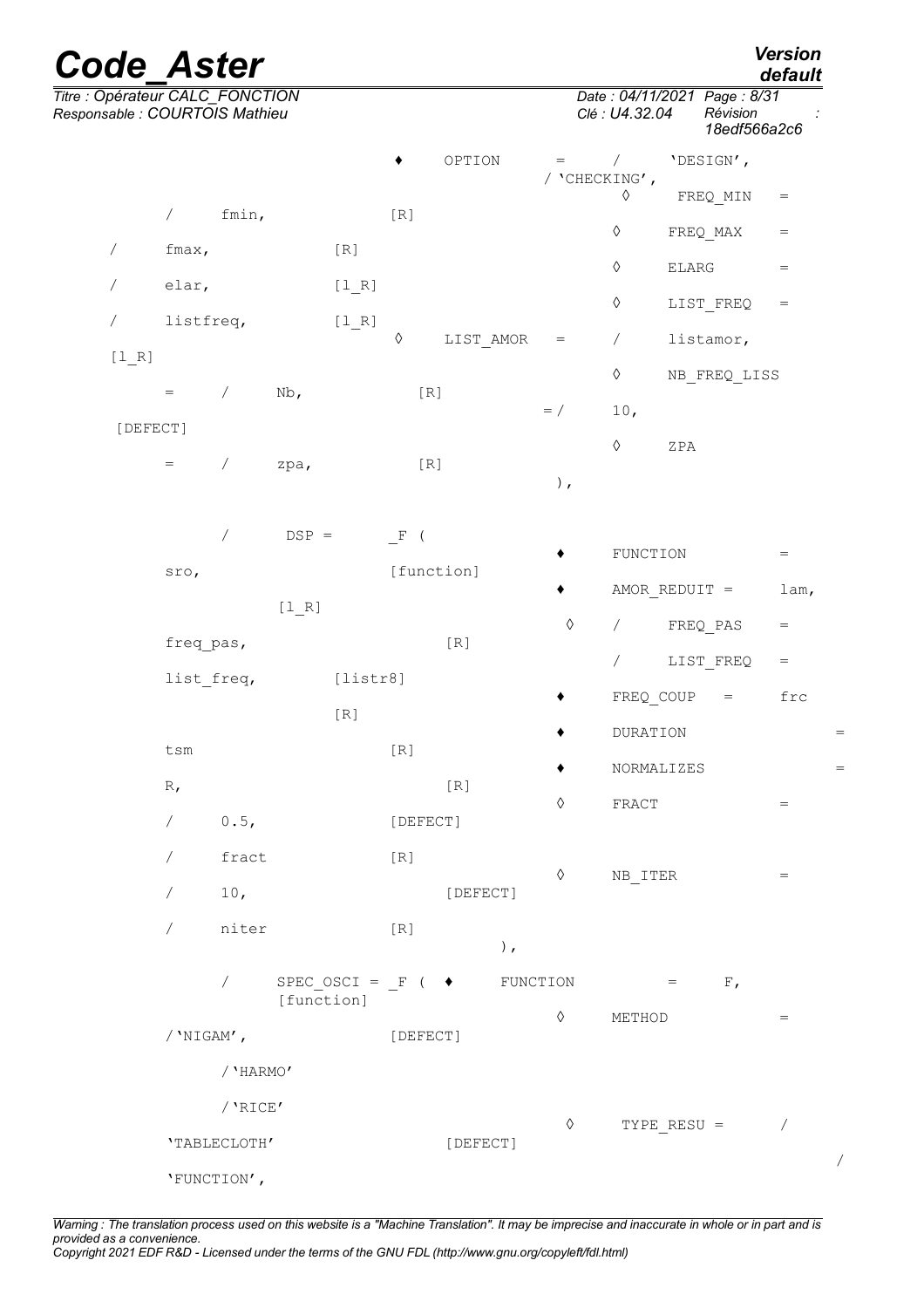| <b>Code Aster</b>                                                   |                                 |            |                                               |                    |                          | Version<br>default                |
|---------------------------------------------------------------------|---------------------------------|------------|-----------------------------------------------|--------------------|--------------------------|-----------------------------------|
| Titre : Opérateur CALC_FONCTION<br>Responsable : COURTOIS Mathieu   |                                 |            | Date: 04/11/2021 Page: 9/31<br>Clé : U4.32.04 |                    | Révision<br>18edf566a2c6 |                                   |
|                                                                     |                                 | ♦          |                                               |                    | AMOR REDUIT =            | lam,                              |
| $[L_R]$                                                             |                                 | $\Diamond$ | $\sqrt{2}$                                    | FREQ               |                          | $=$                               |
| lfre,                                                               | $[L_R]$                         |            | $\sqrt{2}$                                    |                    | LIST FREQ                | $\hspace{1.6cm} = \hspace{1.6cm}$ |
| lfreq,                                                              | [liststr8]                      | $\Diamond$ |                                               |                    |                          |                                   |
| / $'ACCE'$ ,<br>$=$                                                 | [DEFECT]                        |            | <b>NATURE</b>                                 |                    |                          |                                   |
| / 'QUICKLY',                                                        |                                 |            |                                               |                    |                          |                                   |
| / $'DEPL'$ ,                                                        |                                 |            |                                               |                    |                          |                                   |
| R,<br>$=$                                                           | [R]                             |            | NORMALIZES                                    |                    |                          |                                   |
| if METHOD == $'RICE'$                                               |                                 |            |                                               |                    |                          |                                   |
|                                                                     |                                 |            | ♦                                             |                    | NATURE FONC =            |                                   |
| 'DSP',                                                              | [DEFECT]                        |            |                                               |                    | DURATION                 |                                   |
| tsm<br>[R]<br>$=$<br>if METHOD == $'NIGAM'$ or $'HARMO'$            |                                 |            |                                               |                    |                          |                                   |
| 'ACCE',<br>[DEFECT]                                                 |                                 |            | $\Diamond$                                    |                    | NATURE FONC =            |                                   |
|                                                                     |                                 | $)$ ,      |                                               |                    |                          |                                   |
| $\prime$<br>INTEGRE FREQ =                                          | $F$ (                           |            |                                               |                    |                          |                                   |
|                                                                     | FUNCTION<br>LEVEL               | $=$        | $=$<br>$\sqrt{2}$                             | FC,<br>1,          |                          | [function]                        |
|                                                                     |                                 |            |                                               | 2,                 |                          |                                   |
| ♦                                                                   | FREQ FILTER<br>FREQ COUP        |            | $\hspace{1.6cm} = \hspace{1.6cm}$<br>$=$      | $_{\rm F0}$<br>frc |                          | [R]<br>$[ R ]$                    |
|                                                                     | $\,$ ,                          |            |                                               |                    |                          |                                   |
| $\prime$<br>$\begin{aligned} \mathrm{DERIVE\_FREQ} = \end{aligned}$ | $\mathbf F$<br>$\left($         |            |                                               |                    |                          |                                   |
|                                                                     | FUNCTION<br>LEVEL               | $=$        | $=$<br>$\sqrt{2}$                             | FC,<br>1,          |                          | [function]                        |
|                                                                     |                                 |            |                                               | 2,                 |                          |                                   |
|                                                                     | FREQ_COUP<br>),                 |            | $=$                                           | $_{\tt frc}$       |                          | [R]                               |
| / PROL SPEC OSCI =<br>[function]                                    | $\mathbf{F}$<br>٠<br>$\sqrt{2}$ |            | FUNCTION                                      |                    | $=$                      | ${\rm F}$ ,                       |
| R,<br>$=$                                                           | [R]                             |            | NORMALIZES                                    |                    |                          |                                   |
|                                                                     |                                 |            | depl max                                      |                    |                          | $=$                               |
| [DEFECT]<br>dmax,                                                   | ),                              |            |                                               |                    |                          |                                   |
| $\Diamond$<br>NOM PARA                                              | [KN]                            | $=$        | para,                                         |                    |                          |                                   |

*Warning : The translation process used on this website is a "Machine Translation". It may be imprecise and inaccurate in whole or in part and is provided as a convenience.*

 $\Diamond$  NOM RESU = resu,

◊ PROL\_DROITE = / 'CONSTANT',

 $\begin{array}{ccccccc} \Diamond & & & \text{PROL\_GAUCHE} & & = & & \diagup & & \text{'} & & \text{'} & \text{CONSTANT'} \; , \\ & & & & & & & \diagup & & & \diagup & & \text{'} & \text{'} & \text{'} & \text{'} & \text{'} \\ \end{array}$ 

/ 'LINEAR',<br>/ 'EXCLUDED

/ **'LINEAR',**<br>/ **'EXCLUDED** 

/ 'EXCLUDED'

/ 'EXCLUDED'

[K N ]

,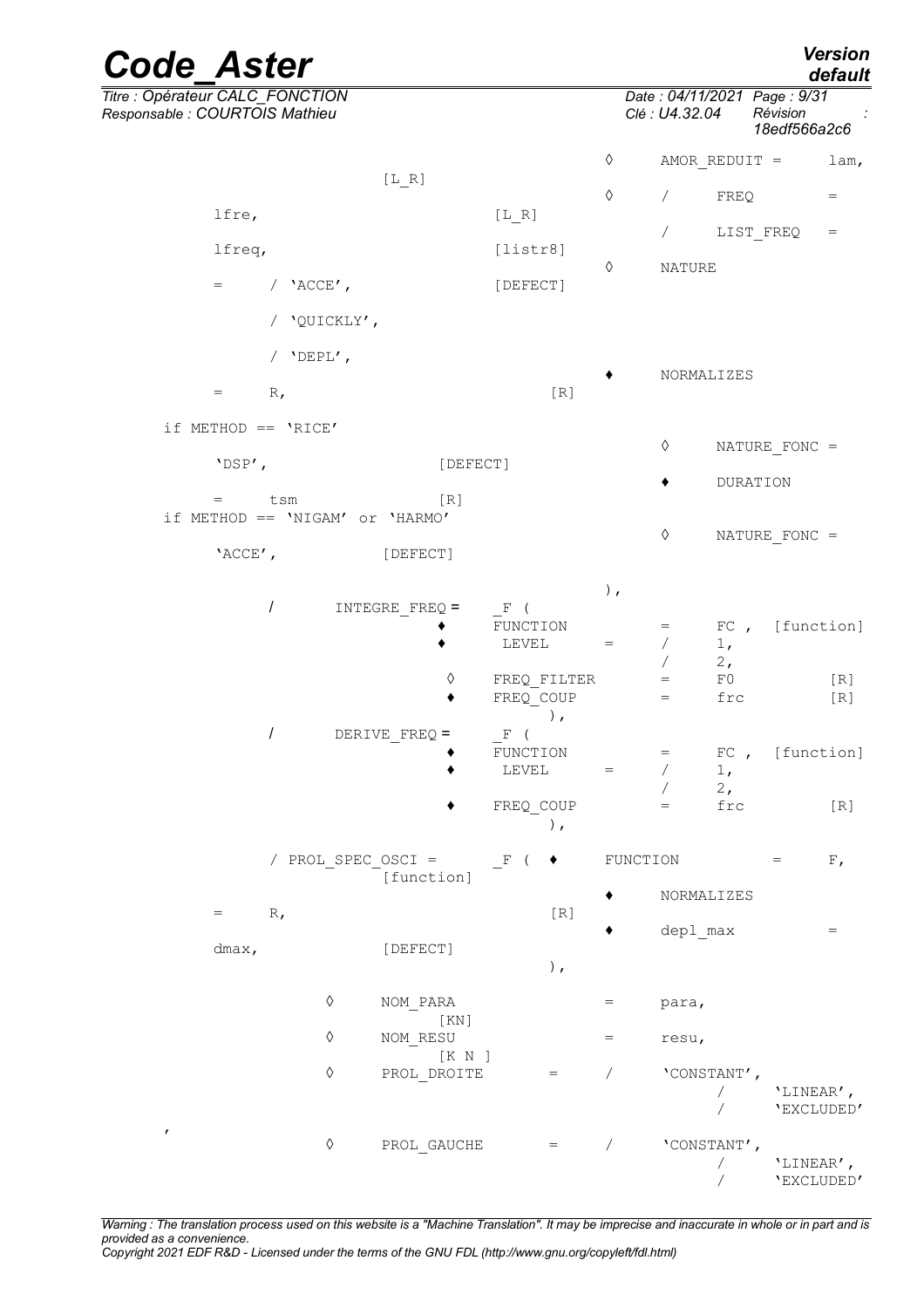*Titre : Opérateur CALC\_FONCTION Date : 04/11/2021 Page : 10/31*

| Responsable : COURTOIS Mathieu                                                                          |   |                     |            |          |                      | Clé : U4.32.04            |              | Révision<br>18edf566a2c6              |
|---------------------------------------------------------------------------------------------------------|---|---------------------|------------|----------|----------------------|---------------------------|--------------|---------------------------------------|
|                                                                                                         | ♦ | Interpol            | $[L$ $KN]$ |          | $=$                  |                           | $'FLAX'$ ,   |                                       |
|                                                                                                         |   |                     |            |          |                      |                           |              | $'LOG'$ ,                             |
|                                                                                                         | ♦ | INTERPOL FONC       | $[L$ KN]   |          | $=$                  |                           | $'FLAX'$ ,   |                                       |
|                                                                                                         |   |                     |            |          |                      |                           | $\mathbf{I}$ | $'LOG'$ ,                             |
|                                                                                                         | ♦ | NOM PARA FONC<br>KN |            |          | $=$                  | parf,                     |              |                                       |
|                                                                                                         | ♦ | PROL DROITE FONC =  |            |          |                      | 'CONSTANT',               |              | 'LINEAR',<br>'EXCLUDED'               |
| $\pmb{r}$                                                                                               | ♦ | PROL GAUCHE FONC =  |            |          |                      | 'CONSTANT',               |              | 'LINEAR',<br>'EXCLUDED'               |
| $\pmb{r}$                                                                                               | ♦ | INFORMATION =       |            | [DEFECT] | 1 <sub>1</sub><br>2, |                           |              |                                       |
|                                                                                                         |   |                     |            |          |                      |                           |              |                                       |
| If keyword factor COMB C                                                                                |   |                     |            |          |                      | then $Fr = [FONCTION C],$ |              |                                       |
| if keyword factor SPEC OSCI                                                                             |   |                     | then       |          |                      |                           |              | $Fr = [TABLECLOTH \; or \; FUNCTION]$ |
| according to values of TYPE RESU and AMOR REDUIT,                                                       |   |                     |            |          |                      |                           |              |                                       |
| if keyword factor COHERENCE                                                                             |   |                     | then       |          | $Fr = [FUNCTION],$   |                           |              |                                       |
| if keyword factor ENVELOPE, FRACTILE, POWER then Fr is of the same type as the functions as<br>starter, |   |                     |            |          |                      |                           |              |                                       |
| for all the other keyword factors, $Fr = [FWCTION]$ .                                                   |   |                     |            |          |                      |                           |              |                                       |

*default*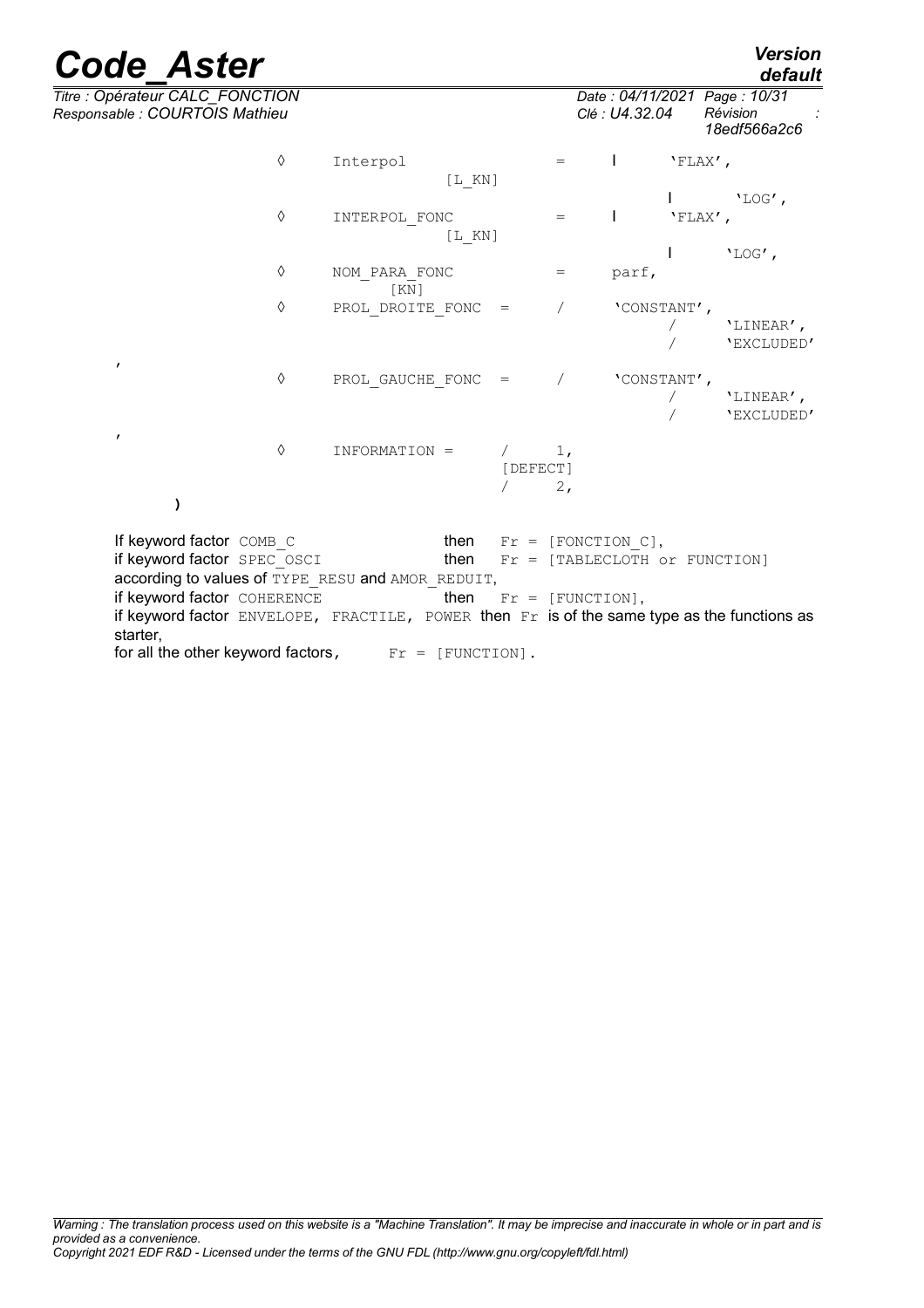*Responsable : COURTOIS Mathieu Clé : U4.32.04 Révision :*

*default Titre : Opérateur CALC\_FONCTION Date : 04/11/2021 Page : 11/31 18edf566a2c6*

### <span id="page-10-2"></span>**3 Operands**

#### **3.1 Keyword DRIFT**

<span id="page-10-1"></span> $/$  DRIFT =

The function is derived  $f(t)$ .

♦ FUNCTION = F

Name of the function which one wishes to derive. Does not apply to the concepts of the type tablecloth.

 $\Diamond$  METHOD =

Name of METHOD that one wishes to use : the only method available is currently DIFF CENTREE (by default).

#### **Remarks :**

*See keyword JUST.*

#### **3.2 Keyword JUST**

<span id="page-10-0"></span>/ INTEGRATE =

The function is integrated  $f(t)$ .

 $\Diamond$  COEFF =  $r$ 

Constant of integration, by default 0.

 $FUNCTION = F$ 

Name of the function which one wishes to integrate. Does not apply to the concepts of the type tablecloth.

 $\Diamond$  METHOD =

Name of METHOD that one wishes to use.

Two methods are available: method of 'TRAPEZOID' (by default) and method of 'SIMPSON'.

The integral is exact for the linear functions per pieces as provided as starter. The mistake made compared to the integral of the function which one discretized is in  $o(1/n^2)$  for functions of classes  $C^2$ .

The method of Simpson is exact for the polynomials of degree lower or equal to 3. The error is in  $|o\left(1/n^4\right)|$  for functions of classes  $|C^4|$ .

For the unspecified functions, very kicked up a rumpus, like the accélérogrammes, it is advised to use the method of the trapezoids.

On the other hand, when the function  $f(t)$  (before discretization) is sufficiently regular, the method of Simpson is much more precise.

#### **Remarks :**

1) *For JUST as for DRIFT, it NOM\_PARA produced function is unchanged. On the other hand, it NOM\_RESU can be modified in the following cases: for derivation, DEPL becomes QUICKLY, QUICKLY becomes ACCE ; for integration, ACCE becomes QUICKLY, QUICKLY becomes DEPL. The user always has the possibility of modifying it by the keyword of the same name in CALC\_FONCTION.*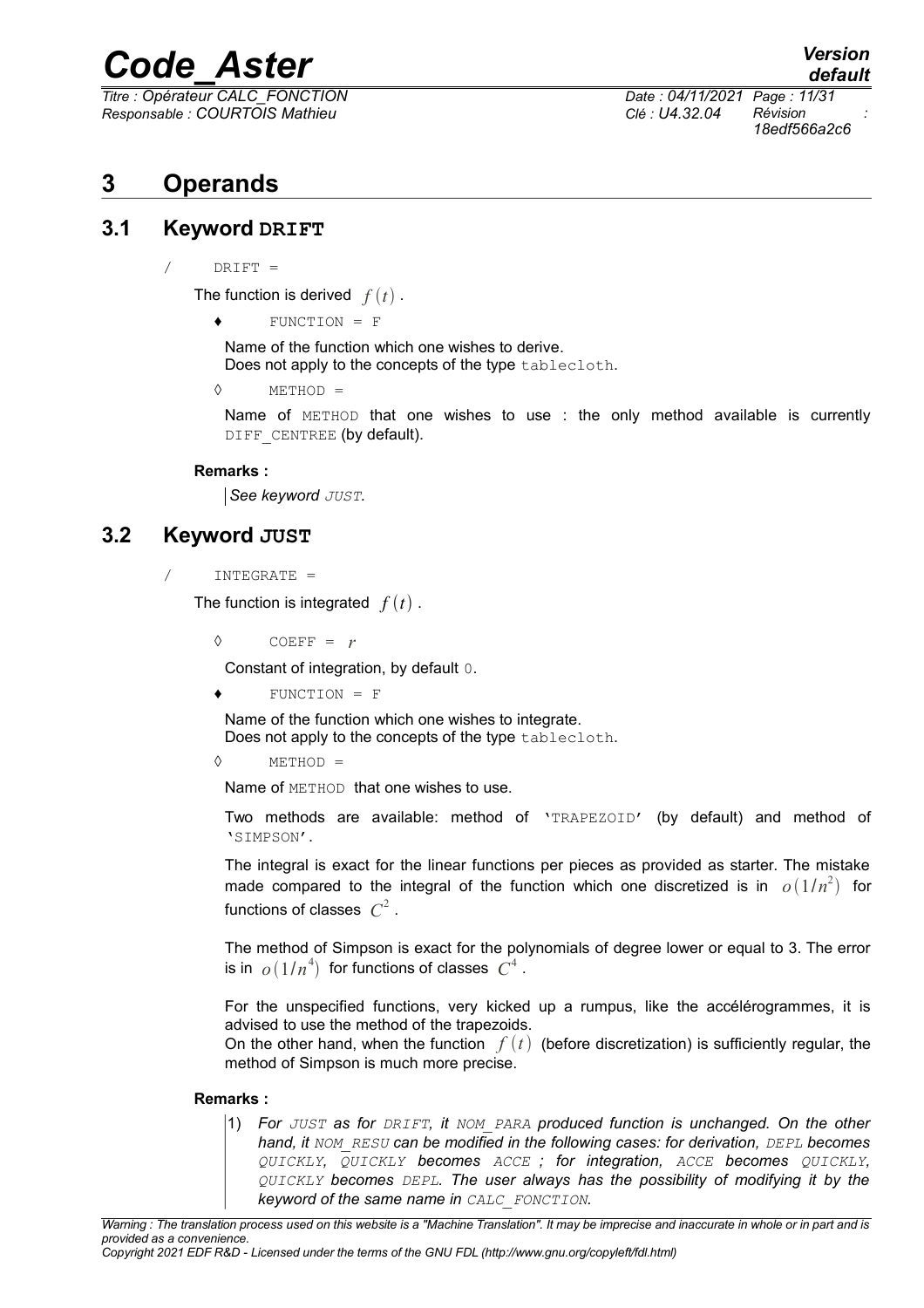*Titre : Opérateur CALC\_FONCTION Date : 04/11/2021 Page : 12/31 Responsable : COURTOIS Mathieu Clé : U4.32.04 Révision :*

*18edf566a2c6*

*default*

2) *Concerning the prolongations, the produced function has, by default of the prolongations EXCLUDED on the left and on the right some are those of the starting function. Not to thus expect that a linear prolongation becomes constant in the derived function… There still, the user is Master of his prolongations for the function produced by the keywords PROL\_DROITE and PROL\_GAUCHE.*

#### **3.3 Keyword OPPOSITE**

<span id="page-11-4"></span>/ OPPOSITE =

The function is reversed  $f(t)$ .

♦ FUNCTION = F

Name of the function which one wishes to reverse, it is necessary that this one is bijective (strictly increasing or strictly decreasing).

Does not apply to the concepts of the type tablecloth.

#### **Notice :**

- 1) *The labels of the parameters are not reversed! The care is left to the user affect the correct values by the keywords NOM\_PARA and NOM\_RESU. By default, it NOM\_PARA is unchanged and NOM\_RESU is affected with 'TOUTRESU' .*
- 2) *The modes of interpolations are inverted: e.g. ( 'FLAX' , 'LOG' ) becomes ( 'LOG' , 'FLAX' ).*
- 3) *Prolongations EXCLUDED and LINEAR are unchanged. On the other hand, a prolongation CONSTANT is changed into EXCLUDED.*

#### **3.4 Keyword ABS**

<span id="page-11-3"></span> $ABS =$ 

Provides the absolute value of a function or a tablecloth.

 $\bullet$  FUNCTION = F

Name of the function which one wishes the absolute value.

**Notice :**

- 1) *The parameters (prolongations, interpolations, NOM\_PARA and NOM\_RESU) produced function are the same ones as those of the starting function.*
- 2) *Except for the prolongation LINEAR : systematically changed into EXCLUDED by precaution. Indeed, the linear prolongation on the right of a decreasing function leads for sufficiently large X-coordinates to negative values: responsibility is thus left to the user affect itself PROL\_DROITE=' LINEAIRE' (and respectively on the left).*

#### <span id="page-11-2"></span>**3.5 Keyword ENVELOPE**

 $/$  ENVELOPE =

Calculation of the envelope of several functions.

This operation is available on operands of nature function or tablecloth.

#### **3.5.1 Operand FUNCTION**

<span id="page-11-1"></span> $\bullet$  FINCTION = F

<span id="page-11-0"></span>List of the functions or tablecloths which one seeks the envelope.

#### **3.5.2 Operand CRITERION**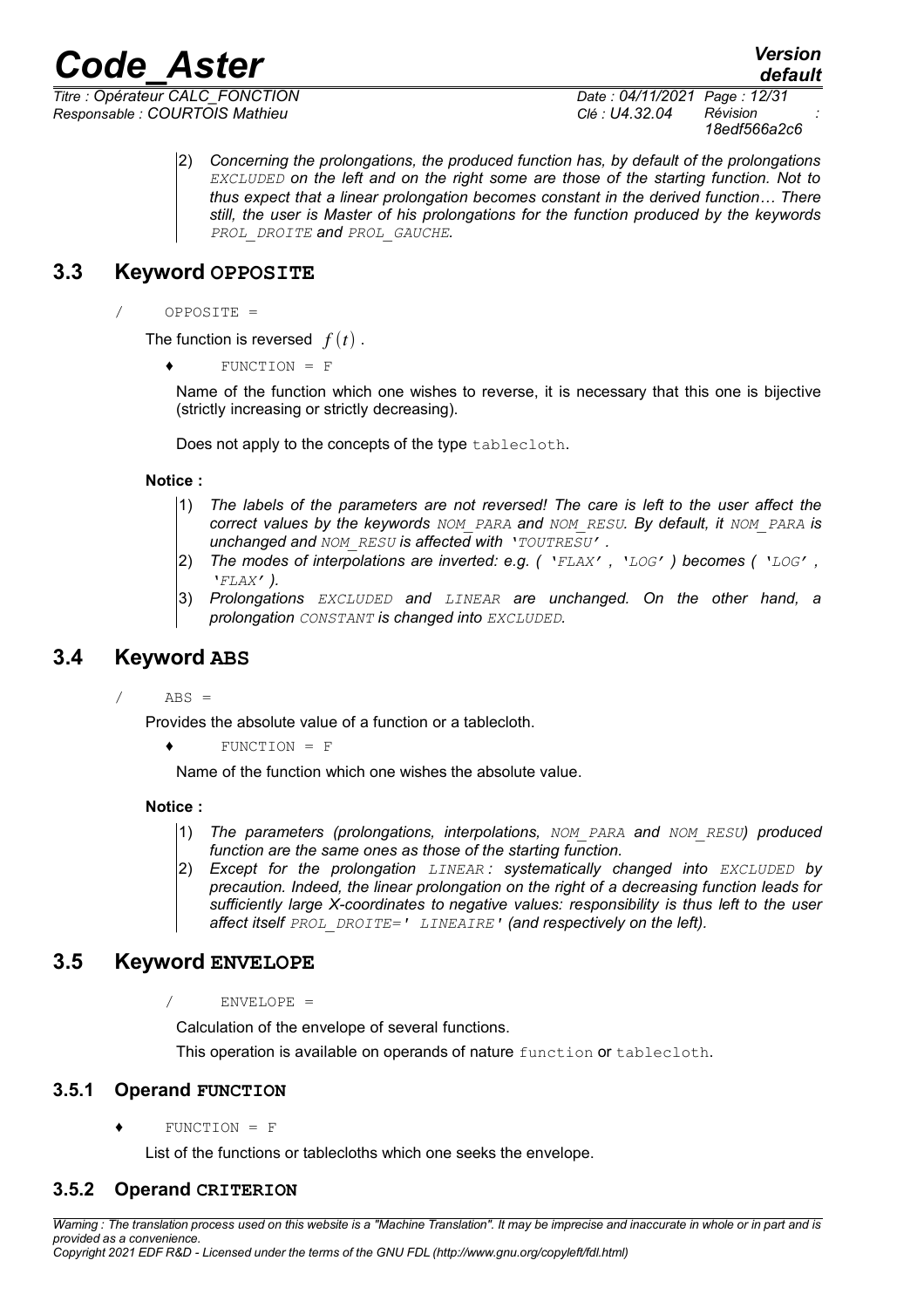*Titre : Opérateur CALC\_FONCTION Date : 04/11/2021 Page : 13/31 Responsable : COURTOIS Mathieu Clé : U4.32.04 Révision :*

*18edf566a2c6*

◊ CRITERION =

 $\sqrt{ }$ 

The higher envelope is sought.

/ 'INF'

The lower envelope is sought.

#### **Remarks for the research of the envelope:**

- *the functions all must be of comparable nature ( function or tablecloth ),*
- *Case of the simple functions: for the prolongations, interpolations, NOM\_PARA and NOM\_RESU, they are the parameters of the first of the functions in the list which are retained. The support of X-coordinates of the function envelope will be the meeting of the lists of X-coordinates of all the functions.*
- *Case of the tablecloths: the parameters (prolongations, interpolations, NOM\_PARA, NOM\_RESU, NOM\_PARA\_FONC) must imperatively be identical between the provided tablecloths. The supports of X-coordinates (values of the parameters and X-coordinates of the functions of the tablecloths) are homogenized to be able to calculate the envelope. The produced tablecloth will have this discretization for X-coordinates.*

#### <span id="page-12-4"></span>**3.6 Keyword FRACTILE**

/ FRACTILE =

Calculation of the fractile several functions.

This operation is available on operands of nature function or tablecloth.

#### **3.6.1 Operand FUNCTION**

<span id="page-12-3"></span> $FUNCTION = F$ 

List of the functions or tablecloths which one seeks to calculate the fractile.

#### **3.6.2 Operand FRACT**

<span id="page-12-2"></span>♦ FRACT = fract

Value of the quantile to be calculated. By default  $f$ ract = 1, the fractile is then the higher envelope.

#### <span id="page-12-1"></span>**3.7 Keyword AVERAGE**

/ AVERAGE =

Calculation of the average of several functions.

This operation is available on operands of nature function or tablecloth.

#### <span id="page-12-0"></span>**3.8 Keyword COHERENCE**

/ COHERENCE =

Calculation of function of coherence of temporal signals.

The function of coherence depends on the distance between two points of measurement and on the frequency. It expresses the correlation between the two signals, measured at a distance *d* , according to the frequency. The function of coherence complex is evaluated in frequential field, via the spectral concentrations (DSP). The operator returns the real part of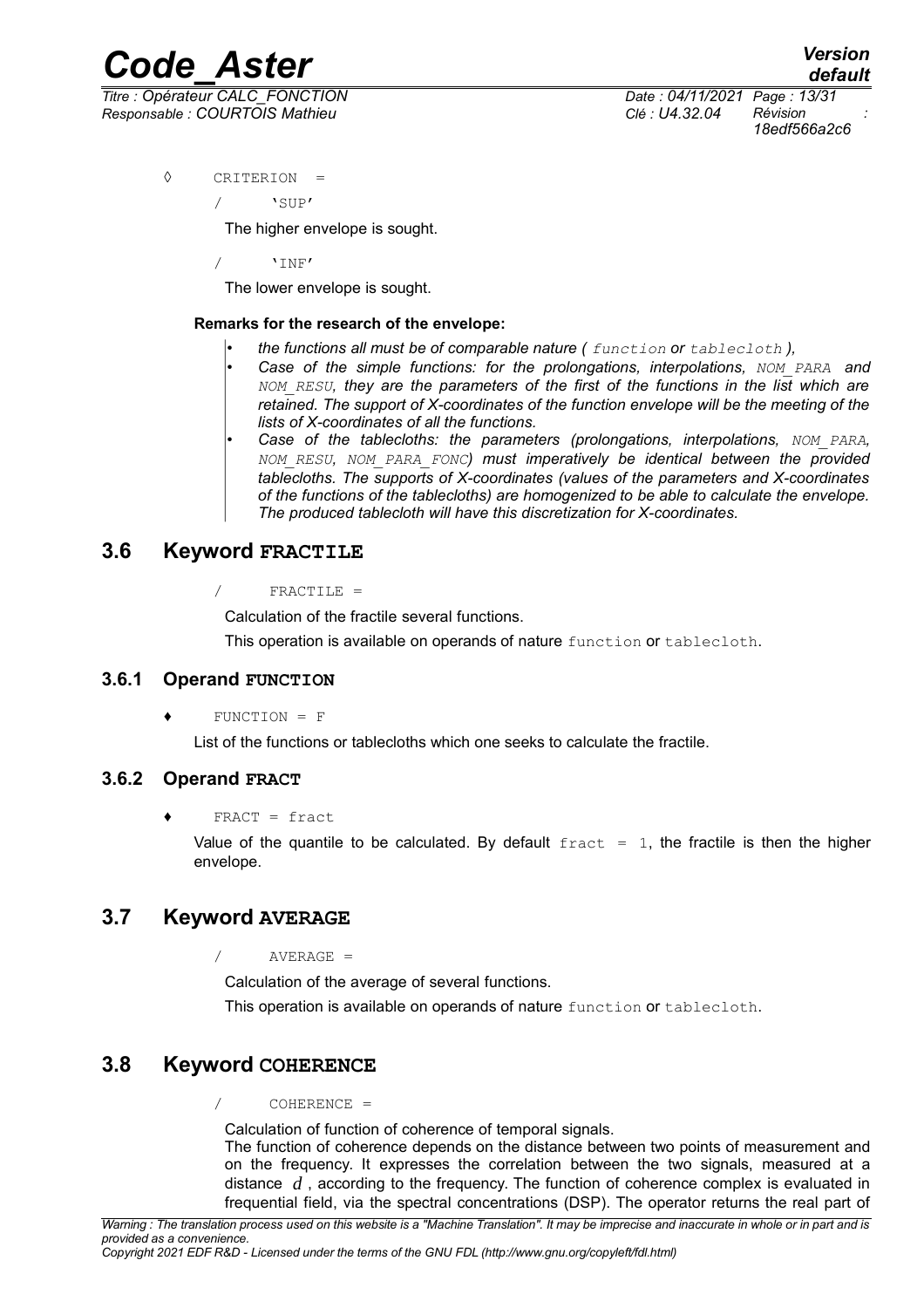*Titre : Opérateur CALC\_FONCTION Date : 04/11/2021 Page : 14/31 Responsable : COURTOIS Mathieu Clé : U4.32.04 Révision :*

*18edf566a2c6*

complex coherence, which corresponds to " *unlagged coherency* " or it " *plane wave coherency* " in the case of a plane wave.

The temporal signals must have the same discretization (even not time *dt* and even lasted *T* ). The user must provide two tablecloths which contain the signals respectively withX stations 1 and 2, outdistancedS of *d* . The signals in each tablecloth are parameterized by NUME ORDRE (1,2,3.) and then paired to calculate coherences and to take the average of it.

#### **3.8.1 OperandS NAPPE\_1 and NAPPE\_2**

<span id="page-13-2"></span>NAPPE  $1 =$  nappel

Tablecloth containing NR functions measured at station 1. The functions of the tablecloth must be numbered of 1 to NR by NOM PARA = 'NUMÉRIQUE ORDRE'.

NAPPE  $2 =$  nappe2

Tablecloth containing NR functions measured at station 2. The functions of the tablecloth must be numbered of 1 to NR by NOM PARA = 'NUMÉRIQUE ORDRE'.

#### **3.8.2 Operand FREQ\_COUP**

#### <span id="page-13-1"></span>◊ FREQ\_COUP = FC

Cut-off frequency for the tracing of the functions of coherence. cut-off frequency must to be lower than  $\frac{1}{2 \times dt}$ 1 , where *dt* is the step of time of the temporal signals. For the evaluation of the functions of coherence, the cut-off frequency is always determined by the step of time of the temporal signals. If FREQ\_COUP is informed, then the function of coherence is crossedE with *fc* before restitution.

#### **3.8.3 Operand NB\_FREQ\_LISS**

<span id="page-13-0"></span>◊ NB\_FREQ\_LISS =/ 12 [defect]  $/$  nfl

Many steps of frequency used for the smoothing of the DSP by window the Hamming one. The window the Hamming one obtained with NB FREQ LISS = 12 is shown in the figure below.

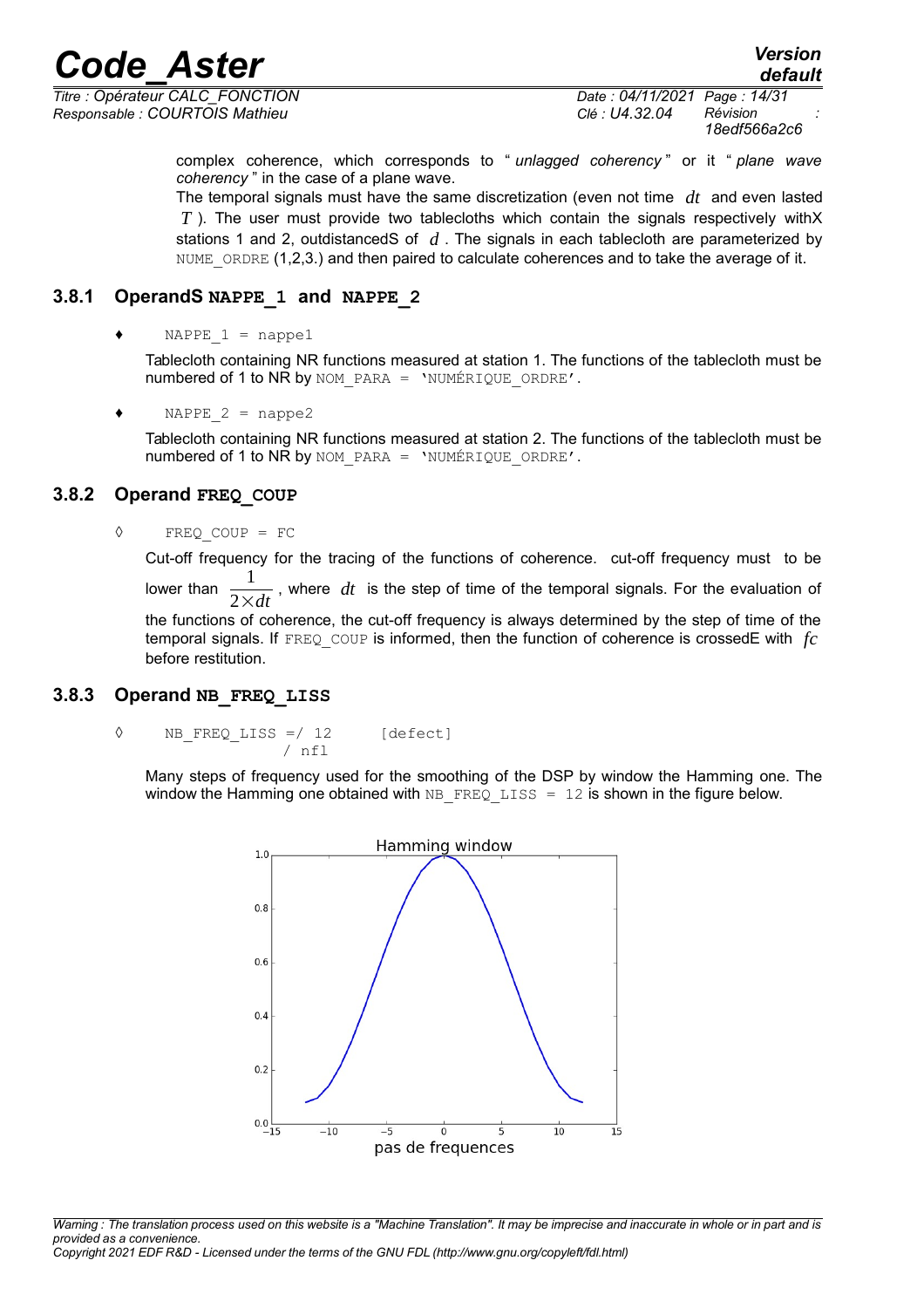*Titre : Opérateur CALC\_FONCTION Date : 04/11/2021 Page : 15/31 Responsable : COURTOIS Mathieu Clé : U4.32.04 Révision :*

*18edf566a2c6*

#### **3.8.4 OperandS OPTION, BORNE\_INF and BORNE\_SUP**

<span id="page-14-2"></span>◊ / OPTION =

Allows to determine whether the whole signal or only the strong phase is used for the calculation of the function of coherence :

/ 'ALL' [DEFECT]

One uses the temporal signals such as they are.

/ 'DUREE\_PHASE\_FORTE'

One only evaluates the function of coherence for the duration of strong phase. The moments of beginning and end of strong phase are calculated for the first signal only. One uses then the same time interval for the other signals. In the case of the earthquake, that supposes that all the recordings come from the same event. To evaluate the duration of strong phase, one uses the notion of the intensity of Arias. The limits should then be informed lower and higher (*cf.* [U4.32.05]).

```
◊ BORNE_INF = /0.05
                 /binf,
◊ BORNE_SUP = /0.95
                 /bsup,
```
Terminals limiting the share of intensity Arias defining them Instants Initial and final of the strong phase (enters  $(b_{\text{inf}})$ % and  $(b_{\text{sup}})$ % of intensity of Arias) earthquake - even significance that for INFO FONCTION. By default, one takes 5% and 95%.

#### **3.9 Keyword COMB and operand LIST\_PARA**

<span id="page-14-1"></span> $\angle$  COMB =

Real linear combination several concepts of nature function or tablecloth.

♦ FUNCTION = F

Name of the function to be combined.

 $CONF = R$ 

- Value of the coefficient.
- ◊ LIST\_PARA = will lpara

List of the values of the parameters for which the combination of the functions will be discretized. If this keyword is not indicated, a list by default is built by taking the union of the lists of the values of the parameters of each function.

#### **Caution:**

*It is not a keyword of the keyword factor COMB .*

#### **Remarks for the combination:**

*See the remarks for the keyword ENVELOPE*

#### **3.10 Keyword COMB\_C and operand LIST\_PARA**

<span id="page-14-0"></span> $/$  COMB C =

Linear combination complexes several concepts of nature fonction c.

♦ FUNCTION = f\_c

Name of the function to be combined. It can be with complex or real values.

*Warning : The translation process used on this website is a "Machine Translation". It may be imprecise and inaccurate in whole or in part and is provided as a convenience.*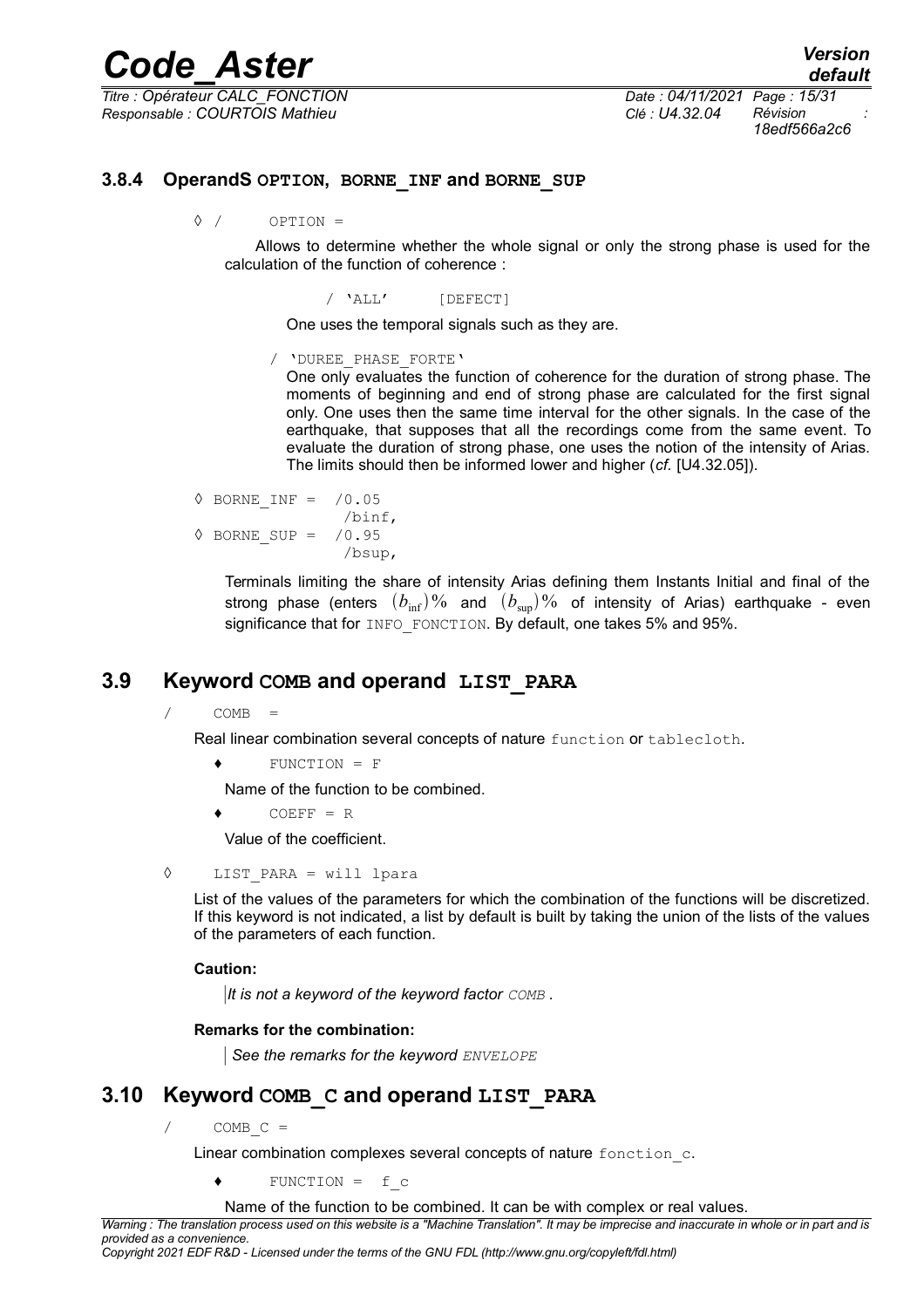*Responsable : COURTOIS Mathieu Clé : U4.32.04 Révision :*

*Titre : Opérateur CALC\_FONCTION Date : 04/11/2021 Page : 16/31 18edf566a2c6*

> COEF  $R = R$ ,  $CDEF$ <sup> $C = C$ </sup>,

Value of the multiplying coefficient, is in real form  $R$ , that is to say in complex form  $C$ .

◊ LIST\_PARA = will lpara

List of the values of the parameters for which the combination of functions will be discretized. If this keyword is not indicated, a list by default is built by taking the union of the lists of the values of the parameters of each function.

#### **Remarks for the combination:**

*See the remarks for the keyword ENVELOPE*

#### **3.11 Keyword MULT and operand LIST\_PARA**

<span id="page-15-4"></span>/ MULT

Product of concepts of comparable nature function, fonction c or tablecloth.

♦ FUNCTION = F

Name of the function to be multiplied with the others.

<span id="page-15-3"></span>LIST PARA allows to discretize the function result as for COMB.

#### **3.12 Keyword COMPOSE**

Keyword factor allowing to calculate the made up one of two functions  $F(G(t))$ . Does not apply to the concepts of the type tablecloth.

```
COMPOSE =♦ FONC_RESU = f_resu
Function f_resu (X)
       ♦ FONC_PARA = will f_para
Function will f para (T)
```
<span id="page-15-2"></span>It is checked that it NOM PARA of f resu corresponds to NOM RESU of will f para.

#### **3.13 Keyword ADZE**

 $ADZE =$ 

Keyword factor allowing to create a real function by concaténant two tabulées real functions. Does not apply to the concepts of the type tablecloth.

#### **3.13.1 Operand FUNCTION**

<span id="page-15-1"></span>♦ FUNCTION = l\_f

Functions with concaténer. Two functions exactly are expected.

#### **3.13.2 Operand OVERLOAD**

<span id="page-15-0"></span>◊ OVERLOAD = / 'RIGHT',

/ 'LEFT',

The points of discretization of the function created are those of the whole of the two functions, modulo the effects of overload.

If the fields of definition of the functions overlap, one of the functions imposes its points on the zone of covering and for the prolongations :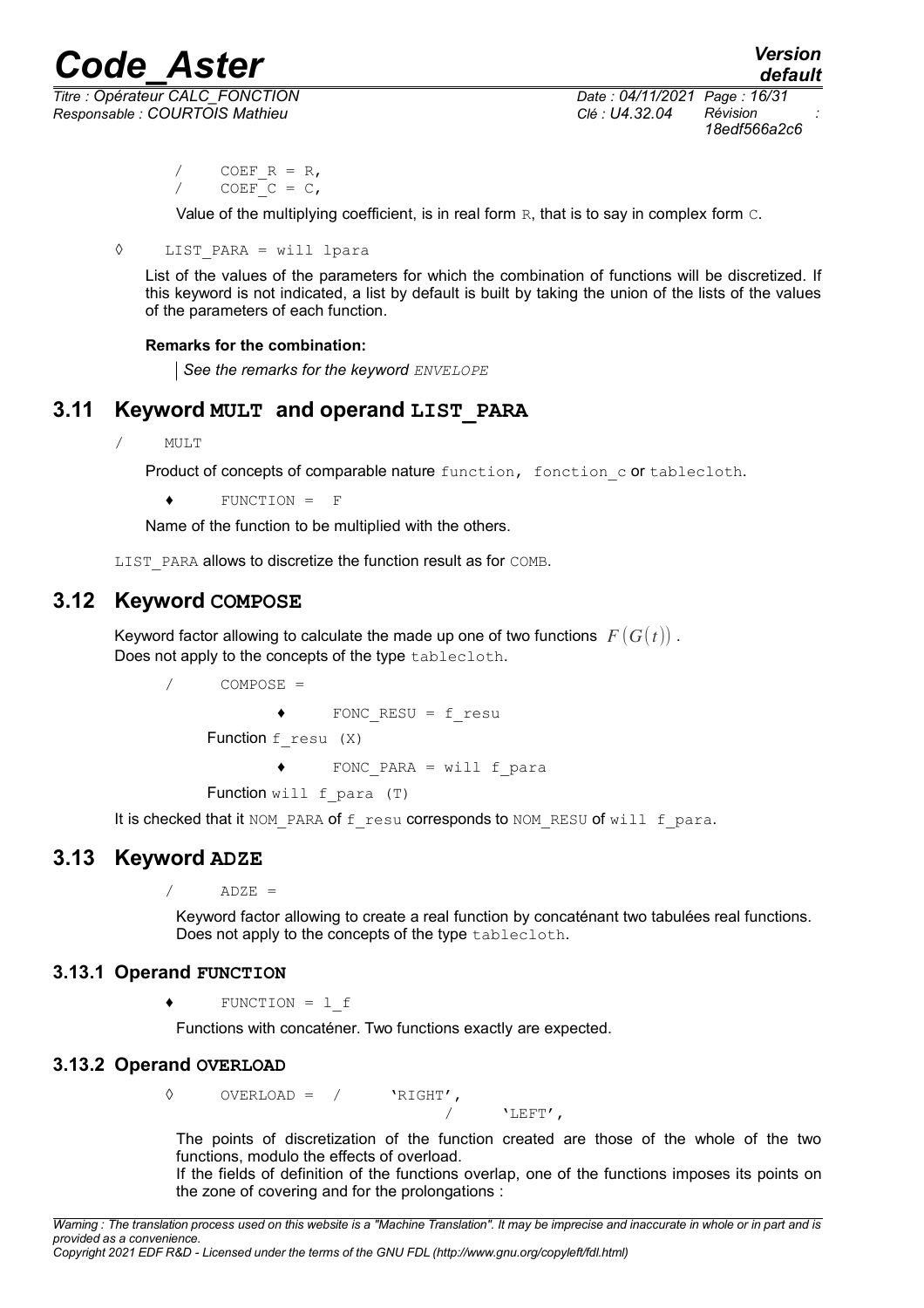*Responsable : COURTOIS Mathieu Clé : U4.32.04 Révision :*

*Titre : Opérateur CALC\_FONCTION Date : 04/11/2021 Page : 17/31 18edf566a2c6*

```
OVERLOAD =/'RIGHT' : it is the function which has largest xmax who is chosen,
OVERLOAD = / 'LEFT' : it is the function which has smallest xmin who is selected.
```
#### **3.13.3 Checks**

<span id="page-16-5"></span><span id="page-16-4"></span>It is checked that all the functions have the same one NOM\_PARA, as well as the same interpolations.

#### **3.14 Keyword EXTRACTION**

/ EXTRACTION =

Keyword factor making it possible to build starting from a function complexes (standard  $font$  c), a real function representative either the real part, or the imaginary part, or the module, or the phase of the complex function.

#### <span id="page-16-3"></span>**3.14.1 Operand FUNCTION**

 $\bullet$  FUNCTION = f c

Complex function.

#### <span id="page-16-2"></span>**3.14.2 Operand PART**

```
\bullet PART =
   \sqrt{2} 'REAL' : extraction of the real part of f_{\rm c},
   \frac{1}{2} 'IMAG' : extraction of the imaginary part of f_{\text{c}},
   \text{/} \blacksquare \blacksquare \blacksquare \blacksquare \blacksquare \blacksquare \blacksquare \blacksquare \blacksquare \blacksquare \blacksquare \blacksquare \blacksquare \blacksquare \blacksquare \blacksquare \blacksquare \blacksquare \blacksquare \blacksquare \blacksquare \blacksquare \blacksquare \blacksquare \blacksquare \blacksquare \blacksquare \blacksquare \blacksquare \blacksquare \blacksE'
   \gamma . The PHASE of extraction of the phase (in degree) of f_{\rm c}.
   '
```
#### **3.15 Keyword POWER**

<span id="page-16-1"></span>This keyword makes it possible to build power  $N<sup>ieme</sup>$  of a function or a set of functions provided in the form of a tablecloth.

 $FUNCTION = F$ 

Name of the function F concerned (standard function or tablecloth).

```
♦ EXHIBITOR = N
```
The function result calculated will be  $x \rightarrow f(x)^n$  . By default,  $n=1$  .

#### **3.16 Keyword REGR\_POLYNOMIALE**

<span id="page-16-0"></span>This keyword calculates the polynomial regression of a function by the method of least squares (by using the function polyfit of numpy).

♦ FUNCTION = F

Name of the function F concerned (standard function).

```
\triangleleft DEGREE = N
```
Degree of the required polynomial.

One can use the keyword LIST PARA for tabuler the calculated polynomial. If not, it is tabulé on the list of the X-coordinates of the function  $F$ .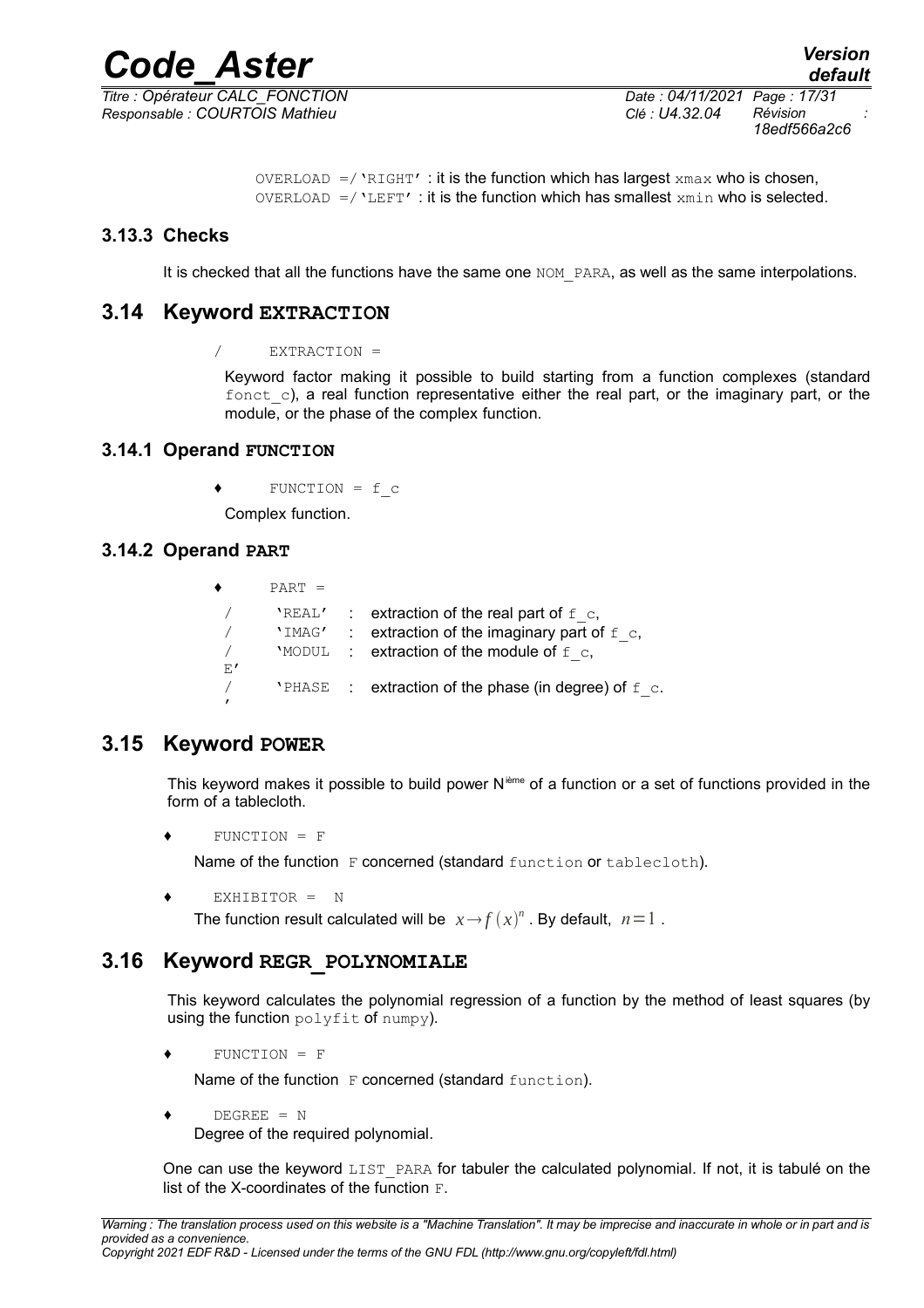*Titre : Opérateur CALC\_FONCTION Date : 04/11/2021 Page : 18/31 Responsable : COURTOIS Mathieu Clé : U4.32.04 Révision :*

### *default 18edf566a2c6*

#### <span id="page-17-0"></span>**3.17 Keyword FFT**

One calculates the transform of Fourier direct or opposite of a function (of which by algorithm FFT).

#### ♦ FUNCTION = F

Name of the function on which the operation is carried out. If it NOM PARA function is INST, then FFT direct is calculated. If it NOM PARA function is FREQ, then FFT opposite is calculated. Does not apply to the concepts of the type tablecloth.

 $\triangleleft$  METHOD =

Algorithm FFT is faster for the samples of which the length is a power of 2.

Method 'PROL ZERO' (by default) proposes to prolong the entry signal with zeros until having a full number of sample which is the first power of 2 whose value is higher than the initial number of samples.

Method 'TRUNCATION' will consider only the first samples of which the full number is more the great power of two whose value is lower than the initial number of sample.

For example, on a signal of 601 values, the method 'PROL ZERO' will supplement the signal to have 1024 samples, whereas the method 'TRUNCATION' will consider only the first 512 moments.

If the entry signal has a number of sample which is a power of two, the two methods are obviously equivalent: one takes into account the signal without modifying it.

Method 'COMPLETE' allows to take into account the totality of the entry signal, some is the number of samples.

Nota bene: in the case of a sample length *N* , of which the step of time would be *dt* , the sampling rate of the FFT is  $1/(N.dt)$ . On the other hand, the last frequency for which the discrete transform is calculated is not  $1/dt$ , but  $(N-1)/(N/dt)$ .

 $\bullet$  SYME =

Keyword which applies only for the opposite transform of Fourier.

If the complete spectrum would be provided, then the opposite transform is calculated directly while using SYME = 'YES'. Methods 'TRONCATURE' and 'PROL\_ZERO' are then not active.

If the spectrum (complex) provided as starter of the opposite FFT does not contain the folded up part (partners at the negative frequencies of the spectrum), one can nevertheless consider a signal temporal having the same spectral contents on the part associated with the positive frequencies. If one notes  $|X_k|/k$  <sup>ième</sup> sample of the transform of Fourier of a sample length  $|N|$ , then one has  $\|X_k\!=\!X^*_{(N-k)}$  , where  $\left(\right)^*$  corresponds to the combined complex. This information can be exploited to rebuild a temporal signal by knowing only half of the spectrum. This operation is carried out when one chooses  $\text{SYME} = \text{NOT'}$ . The temporal signal is then rebuilt to obtain a temporal sample even length. In theory, to rebuild a temporal signal length  $2\times M$ , the spectrum

- must check certain conditions: 1. The spectrum must be length  $M+1$ .
	- 2. The first point of the spectrum must be real,
	- 3. The last point of the spectrum must be real.

If these conditions are not checked, then one builds an approximate spectrum odd length checking these conditions. If the initial spectrum is even length, the last point is then rebuilt by carrying out a prolongation by interpolation of the initial spectrum. This reconstruction can introduce a light skew when the spectral contents of the sample are very significant on the last points of the spectrum.

Methods 'TRONCATURE' and 'PROL\_ZERO' are still available for the opposite FFT. Attention, however, with the use of the method 'TRONCATURE'. If the number of truncated point is significant, then the results can be very appreciably different.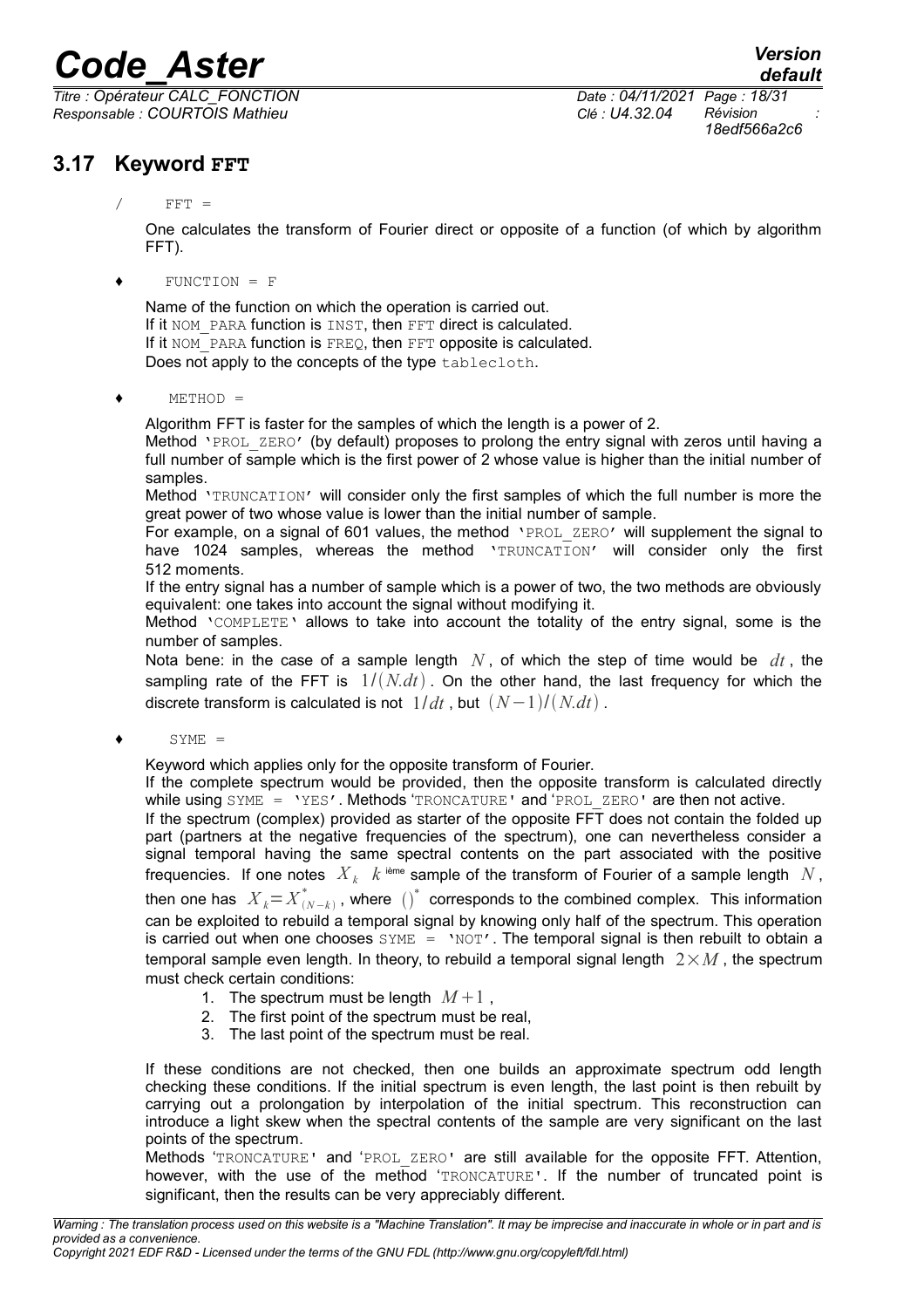*Titre : Opérateur CALC\_FONCTION Date : 04/11/2021 Page : 19/31 Responsable : COURTOIS Mathieu Clé : U4.32.04 Révision :*

*18edf566a2c6*

#### **3.18 Keyword INTERPOL\_FFT**

<span id="page-18-3"></span>/ INTERPOL\_FFT =

Interpolation of a accélérogramme by method "zero padding". This method consists in calculating the transform of Fourier of the initial signal, to supplement the frequential signal obtained by newsS frequencies of zero value then with calculationer the transform of Fourier reverses of this modified frequential signal. This functionality uses the same algorithms as the keyword FFT. The method is necessarily 'COMPLETE' and  $SYME = 'NOT'.$ 

It makes it possible not to add of frequential contents the interpolated function.

 $\bullet$  FUNCTION = F

Name of the function on which the operation is carried out. NOM PARA function is necessarily INST.

 $\bullet$  PAS INST =

Increment of time desired for the interpolated signal. Must be smaller than the increment of time provided function.

◊ PRECISION = / prec / 0.01 [DEFECT]

> The step of time really obtained is often slightly different that indicated via PAS INST. This operand defines the maximum change desired between these two values, if it is exceeded, a message of alarm is emitted to inform the user.

#### <span id="page-18-2"></span>**3.19 Keyword CORR\_ACCE**

 $CORR$   $ACCE$  =

Keyword factor allowing to correct a accélérogramme (seismic signal in acceleration) so that the signal in displacement does not have drift. One turns over at exit the corrected accélérogramme. The signal can then be integrated by the methods standards (keyword JUST of CALC FONCTION). It is advisable to check the quality of the result by checking the absence of drift of the signal in displacement and comparing the spectra of answer before and after modification.

#### **3.19.1 Operand FUNCTION**

<span id="page-18-1"></span> $FUNCTION = F$ 

Measured real Accélérogramme. Does not apply to the concepts of the type tablecloth.

#### **3.19.2 Operand METHOD**

<span id="page-18-0"></span> $METHOD =$ 

Name of METHOD that one wishes to use to correct the signals: correction by POLYNOMIALS or by FILTERING in the frequential field.

#### METHODE=' POLYNOME'

One removes the drift of the signal, calculated by linear smoothing within the meaning of least squares on the totality of the signal. The drift corresponding relative speed is also removed.

◊ CORR\_DEPL =

/ 'NOT'

One does not correct the drift of relative displacement, it is the value by default.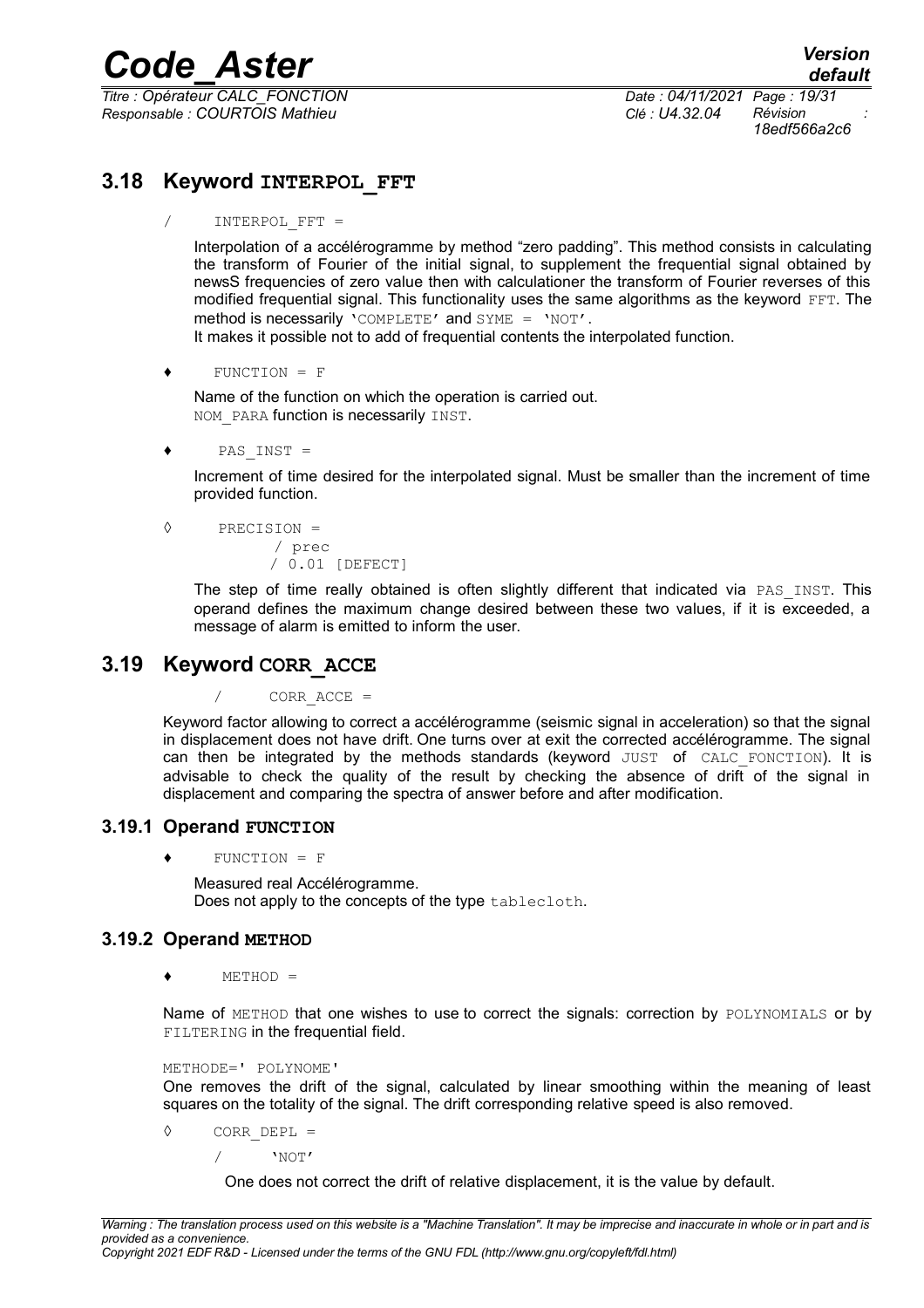*Titre : Opérateur CALC\_FONCTION Date : 04/11/2021 Page : 20/31 Responsable : COURTOIS Mathieu Clé : U4.32.04 Révision :*

*default 18edf566a2c6*

/ 'YES'

One removes also the drift of relative displacement. This option is to be used with precaution, because one does not know a priori the value of final displacement after the earthquake.

```
METHODE=' FILTRAGE'
```
One removes the drift by filtering ("passe haut") signal in the field of the frequencies. This filter is described in R4.05.05 documentation (section 2.1).

```
◊ FREQ_FILTRE =
```
/ Fr

/ 0.05 [DEFECT]

It is necessary to choose the smallest frequency which makes it possible to obtain the discounted effect, namely to remove the drift, without (too much) deteriorating the other properties of the signal. By default, the frequency of the filter is worth 0.05Hz. This value is generally well adaptedE for the seismic signals. This value can be decreasedE if the signal allows it or increased if a drift persists.

#### <span id="page-19-0"></span>**3.20 Keyword LISS\_ENVELOP**

♦ / TABLECLOTH = N

Name of the tablecloth or the tablecloths of formed entry(S) rough spectra associated with each level of damping. The tablecloth thus depends on the parameters frequency and damping.

 $/$  TABLE =

Name of the table or the tables of entry formedE (S) rough spectra associated with each level of damping. In the expected format, the first column contains the values of the frequencies, each following column contains the value of acceleration associated with the frequency for a level with damping given. The values of depreciation are given by LIST\_AMOR.

 $/$  FUNCTION =  $N$ 

Name of the formed function DU spectrum associated gross with a level of damping.

 $OPTION =$ 

/ 'DESIGN'

 The first stage consists in building an envelope on the provided spectra. In one second stage, one carries out the smoothing of the spectrum obtained according to the number of smoothed points asked NB\_FREQ\_LISS .

/ ' VERIFICATION '

The first stage consists in carrying out a smoothing of each provided spectrum according to the number of points asked. Then, one carries out a widening of each spectrum following the provided coefficients dan S ELARG . In a third stage, the envelope of the widened spectra is calculated . Finally the last stage realizes the smoothing of the spectrum obtained according to the number of smoothed points asked.

◊ NB\_FREQ\_LISS

Many frequencies desired for the smoothed spectrum. In the case of the option 'DESIGN', only one value is provided. For the option ' CHECKING ', one can provide two values which will be applied at the first stage and to fourth stage.

◊ FREQ\_MIN and FREQ\_MAX

Beach of definition in frequency of the smoothed spectrum. Frequencies mentioned under FREQ MIN and FREQ MAX must be selected among frequencies of discretization of the rough spectrum. By default, one considers the complete spectrum.

◊ ELARG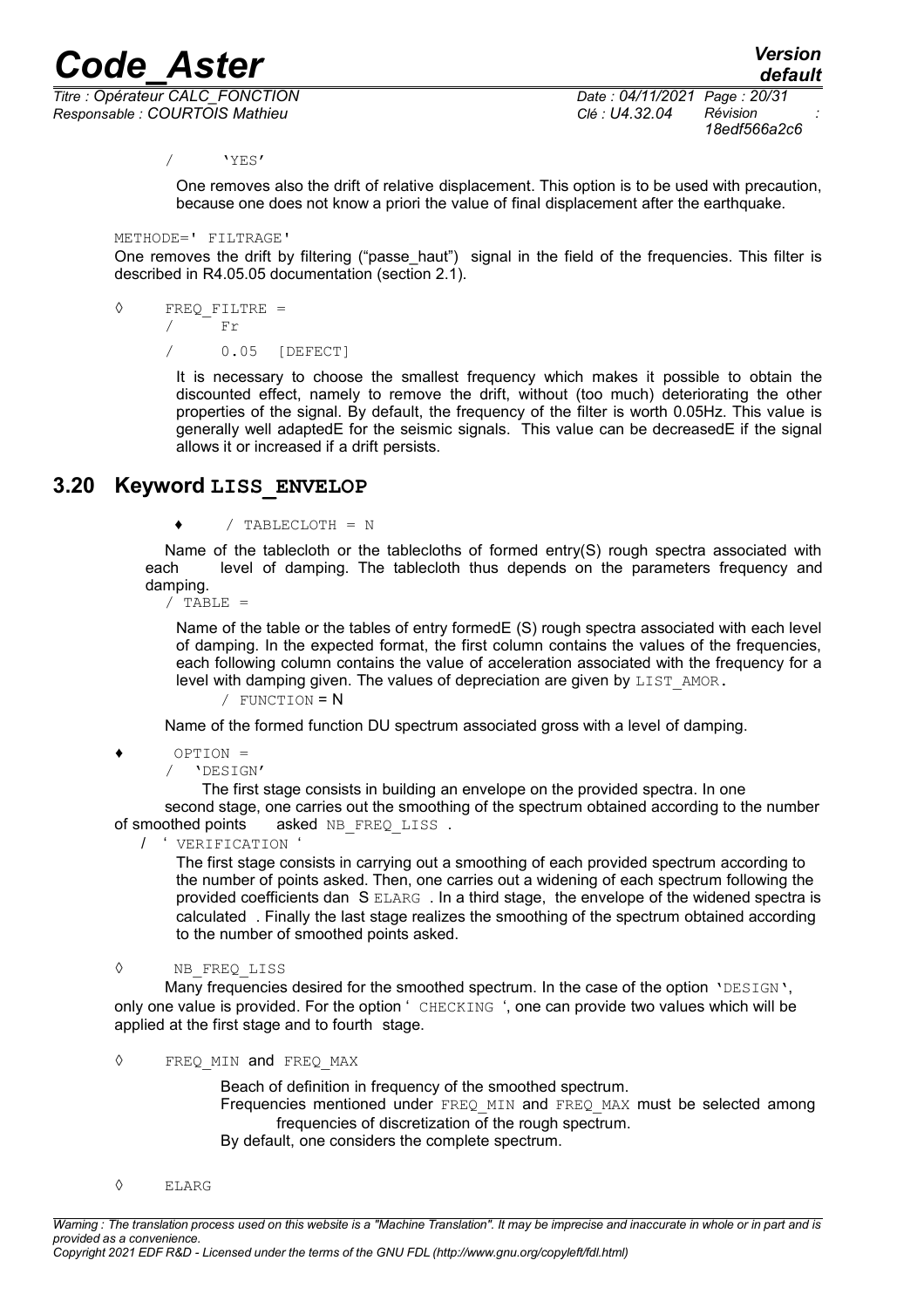*Responsable : COURTOIS Mathieu Clé : U4.32.04 Révision :*

*Titre : Opérateur CALC\_FONCTION Date : 04/11/2021 Page : 21/31 18edf566a2c6*

*default*

Widening relates to the whole of a spectrum. One must provide values as many as of many tablecloths or tables.

For each frequency  $F_1$  rough spectrum, one defines two new values of frequencies

such as:

- $F = F_i(1-\tau_g)$  with  $0 < \tau_g < 1$ ;
- $F^+ = F_i(1 + \tau_d)$  with  $0 < \tau_d < 1$ .

Parameters  $\tau_g$  and  $\tau_d$  represent the amplitude of widening in frequency and equal to the value are providedE.

Values of the offset frequencies  $|F|$  and  $|F|$ <sup>+</sup> do not correspond to the values  $|F|$  list of definition of the rough spectrum. One defines thus  $\overline{F}_j$  and  $\overline{F}_k$  such as:

- $F_j$ : value belonging to the list, immediately below or equalizes with  $|F_j\rangle$ ,
- $F_k$ : value belonging to the list, immediately below or equalizes with  $|F^+|$ .

For each frequency  $F_i$ , two points of coordinates  $(F_j, \gamma_i)$  and  $(F_k, \gamma_i)$  are defined, where  $\gamma_i$  represent acceleration at the frequency  $|F_i|$ . Two new spectra resulting from the shift of the rough spectrum on the axis of the frequencies are thus built. Then the envelope is calculated.

◊ LIST\_FREQ

List of frequencies which one wishes to preserve for the smoothed spectrum. The elements of this list must be contained in the values of frequency of the spectra taken as starter.

**LIST AMOR** 

List of depreciation which one wishes to associate with the various values of accelerations of provided table.

◊ ZPA

Value of the high frequency acceleration which one wishes to impose for the smoothed spectrum. By default, it acts of the value of the spectrum less deadened at the highest frequency.

An example of application is proposed in the case test ZZZZ100E.

#### **3.21 Keyword SPEC\_OSCI**

<span id="page-20-0"></span> $SPEC$  OSCI =

When METHOD = 'NIGAM' (defect) or 'HARMO' (*cf.* [§3.21.1\)](#page-21-1), NATURE\_FONC = 'ACCE' (*cf.* [§3.21.2\)](#page-21-0), one Calcule the spectrum of oscillator of a accélérogramme [R4.05.03] given under the keyword FUNCTION (*cf.* [§3.21.1\)](#page-21-1).

The spectrum of oscillator is calculable only on the functions of  $NOM$  RESU = 'ACCE' and of NOM\_PARA = 'INST'.

For all  $i$  and all  $j$  one considers  $q^i_j$  the solution of the differential equation:

$$
\ddot{q}_j^i + 2\xi_j \omega_i \dot{q}_j^i + \omega_i^2 q_j^i = f(t)
$$
  
with  $q_j^i(0) = \dot{q}_j^i(0) = f(0)$  and  $\omega_i = 2\pi \phi_i$ 

The produced concept *fr* is a tablecloth (function with two variables) made up by the functions  $\left( {{f્cal F}_i},...,{f{\cal F}_j},... \right)$  with  $\left. {{{\hat {\cal F}}{\cal F}_j}} \right.$  function defined in the points  $\left. {{{\bf{\Omega }}_i}} \right\rangle$  with: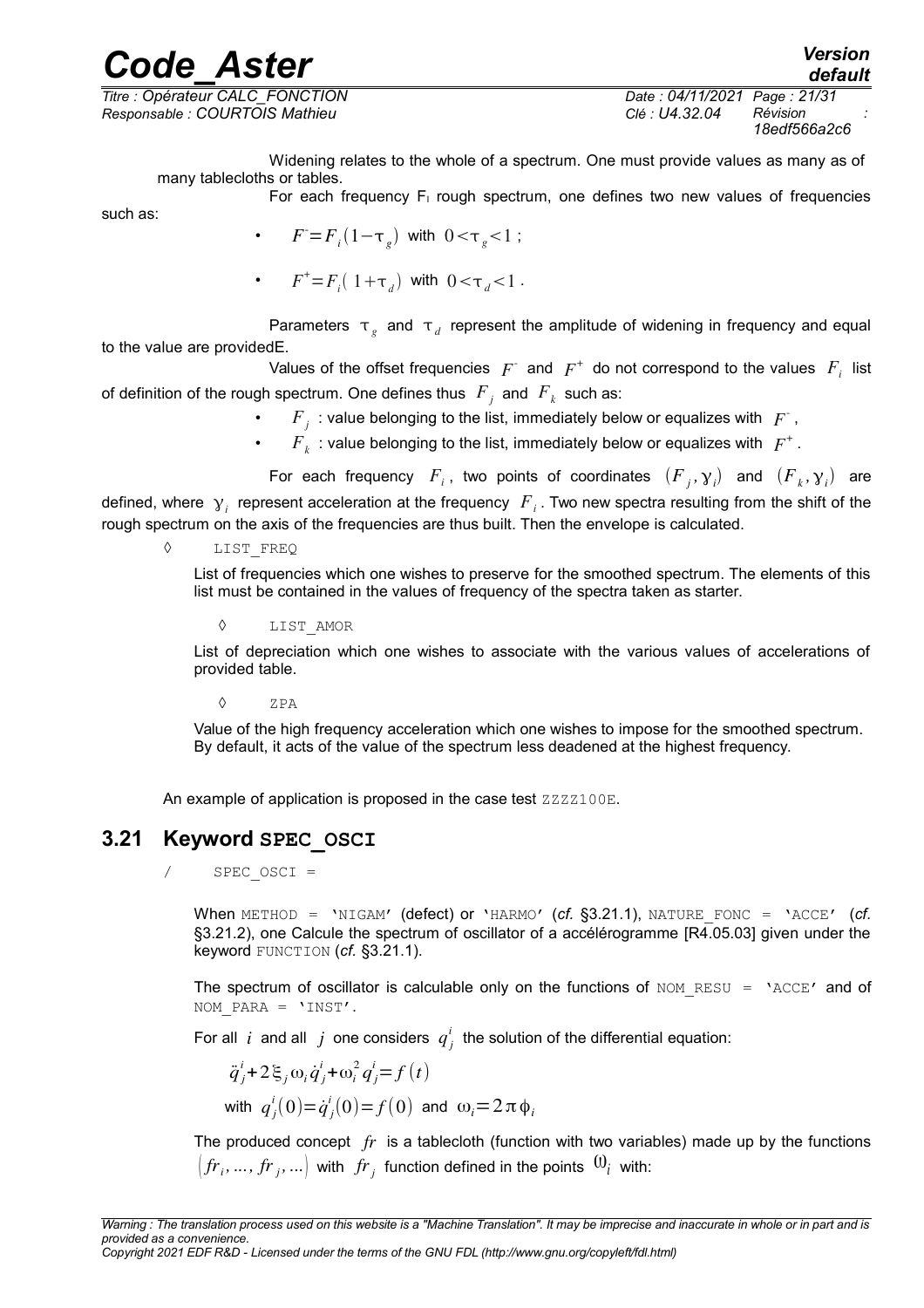*Responsable : COURTOIS Mathieu Clé : U4.32.04 Révision :*

*Titre : Opérateur CALC\_FONCTION Date : 04/11/2021 Page : 22/31 18edf566a2c6*

*default*

 $f_r(\omega_i) = Max$  $\frac{d}{dt} \left| q_i^j(t) \right|$  and  $D = \left| t / f \right| \overline{t}$ 

By default for the calculation of the spectrum of oscillator

one considers for reduced depreciation the values:

0.02 0.05 0.10

• one considers for the frequencies, the 150 values following in *Hz* ,

first is with 0.2 *Hz* and one deduces the following ones by the rule; 2nd with  $57$ ème : by step of  $0.05$  Hz

|            |    | 58  | 65  |
|------------|----|-----|-----|
| $0,075$ Hz |    |     |     |
| 0.10       | Hz | 66  | 79  |
|            |    | 80  | 103 |
| $0,125$ Hz |    |     |     |
| $0.25$ Hz  |    | 104 | 131 |
|            |    | 132 | 137 |
| 0.5        | Hz | 138 | 141 |
| $1$ .      | Hz |     |     |
|            |    | 142 | 150 |
| $15$ Hz    |    |     |     |

The cut-off frequency by default is thus 35,5 *Hz* (the user must check that this value is coherent with the frequential contents of the entry signal; if it is not the case, it is necessary to define a list of adapted frequency).

• the spectrum is normalized according to the value of NORMALIZES.

When METHOD = 'RICE' (cf. [§3.21.1\)](#page-21-1), NATURE FONC = 'DSP' (cf. [§3.21.2\)](#page-21-0), L is calculatedE spectrum of oscillator are equivalent to a spectral concentration of power (DSP) [R4.05.03] under the keyword FUNCTION ( $cf.$  [§3.21.1\)](#page-21-1). The function must be of NOM PARA =  $\text{YFREQ}'.$ 

#### **3.21.1 Operand FUNCTION**

<span id="page-21-1"></span>♦ FUNCTION = F

Name of the function on which the operation is carried out. Does not apply to the concepts of the type tablecloth.

#### <span id="page-21-0"></span>**3.21.2 Operands NATURE/NATURE\_FONC**

$$
\Diamond\qquad\qquad\mathtt{NATURE}\ =
$$

Nature of the size of the tablecloth created by the order CALC\_FONCTION.

| ACCE    | absolute | Spectrum of pseudo-acceleration $\int \ddot{u}(t) = \omega_i^2 u(t)$ |      |
|---------|----------|----------------------------------------------------------------------|------|
| OUICKLY |          | Spectrum of pseudonymrelative $\int u(t) = \omega_i u(t)$<br>speed   |      |
| DEPL    |          | Spectrum of relative displacement                                    | u(t) |

◊ NATURE\_FONC = / 'ACCE'

$$
/\text{ 'DSP'}
$$

Nature of the function which is used to build the spectrum. The choice is imposed according to the selected method: 'ACCE' (temporal signal) or 'DSP' (spectral concentration of power *Warning : The translation process used on this website is a "Machine Translation". It may be imprecise and inaccurate in whole or in part and is*

*provided as a convenience.*

*Copyright 2021 EDF R&D - Licensed under the terms of the GNU FDL (http://www.gnu.org/copyleft/fdl.html)*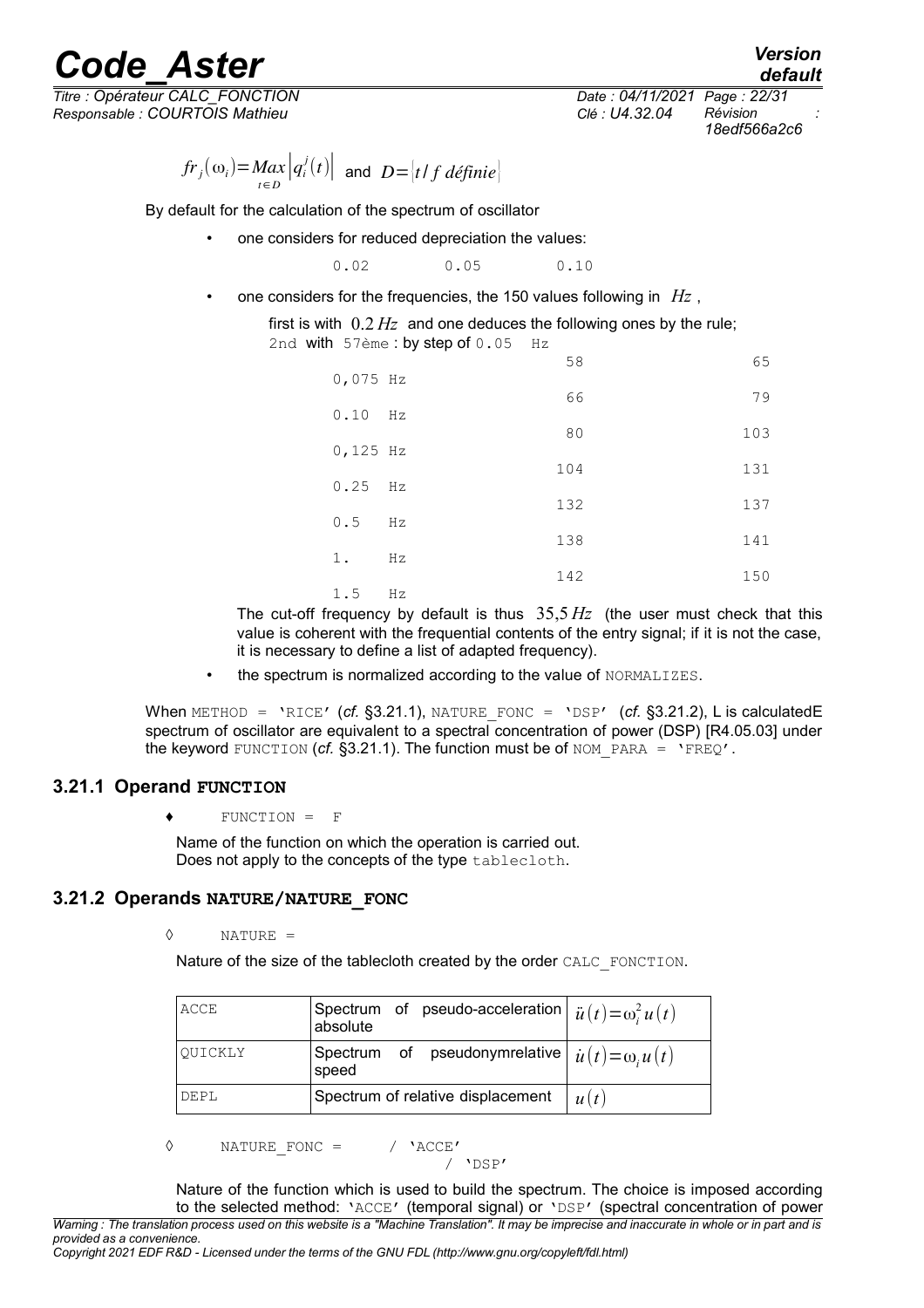*Titre : Opérateur CALC\_FONCTION Date : 04/11/2021 Page : 23/31 Responsable : COURTOIS Mathieu Clé : U4.32.04 Révision :*

*Code\_Aster Version default 18edf566a2c6*

> in acceleration). This keyword makes it possible to overload it NOM\_RESU function specified under the keyword FUNCTION when this one is created by RECU\_FONCTION [U4.32.03].

#### **3.21.3 Operand METHOD**

<span id="page-22-6"></span>◊ METHOD =

Name of METHOD that one wishes to use : the method by default, 'NIGAM', is detailed in the document [R5.05.01]. If the method is chosen 'HARMO', then the spectrum of answer is obtained by successive harmonic calculations (for various Eigen frequencies of oscillator) via a FFT/IFFT of the signal as starter. If one chooses 'RICE' then one determines the SRO are equivalent for the data of a DSP.

#### **3.21.4 Operand TYPE\_RESU**

<span id="page-22-5"></span>◊ TYPE\_RESU = / 'TABLECLOTH' [DEFECT] / 'FUNCTION'

By default, the use of SPEC OSCI product a tablecloth. If AMOR REDUIT contains only one damping, one creates a tablecloth containing only one function. In this case, one can choose TYPE\_RESU=' FONCTION' to turn over this function directly.

#### <span id="page-22-4"></span>**3.21.5 Operand AMOR\_REDUIT**

◊ AMOR\_REDUIT = lam

 $lam = [\xi_1, ..., \xi_i, ...\]$ 

List of reduced depreciation : example 0.01,0.05,…

#### **3.21.6 Operands FREQ/LIST\_FREQ**

<span id="page-22-3"></span> ◊ FREQ = lfre  $\texttt{lfre} = [\phi_1, ..., \phi_i, ...]$  . List of the frequencies. LIST FREQ =  $l$ freq

List of the frequencies provided under a concept listr8.

<span id="page-22-2"></span>The frequencies must be strictly positive.

#### **3.21.7 Operand NORMALIZES**

 $= R$  NORMALIZES

The spectrum of oscillator will be normalized with the value  $R$  (value of pseudo-acceleration), this value is recalled in the file of message.

#### <span id="page-22-1"></span>**3.21.8 Operand DURATION**

 $DURATION = tsm$ 

This keyword is to be informed only if METHODE=' RICE' and thus NATURE\_FONC=' DSP'. It is the duration of the strong phase of the earthquake. The seismic signal is regarded as stationary over this duration. This value is necessary to evaluate the factor of peak which intervenes in the formula of Vanmarcke to find the SRO equivalent to the data of the DSP.

#### **3.22 Keyword PROL\_SPEC\_OSCI**

<span id="page-22-0"></span>SPEC OSCI =  $F$  (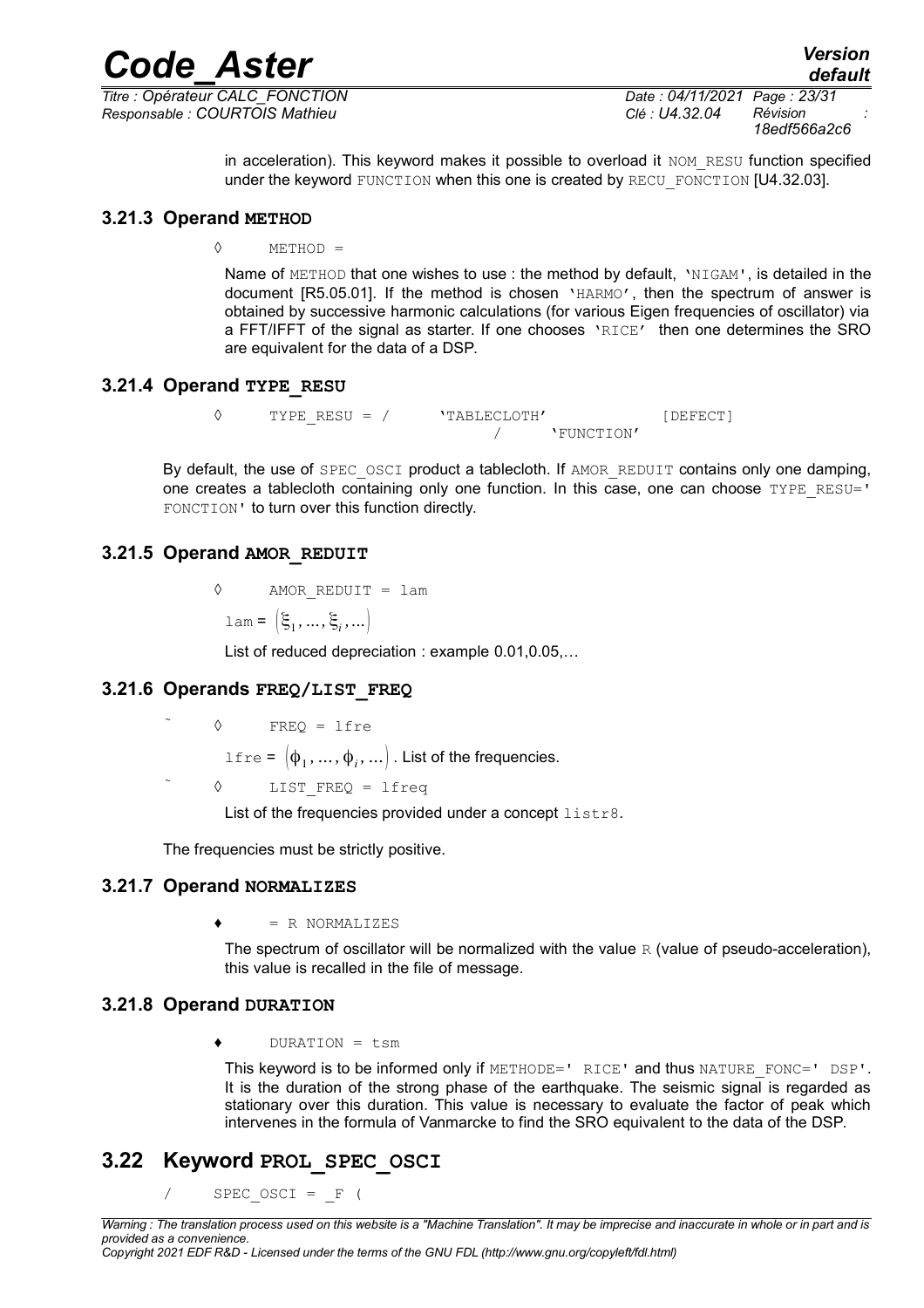*Titre : Opérateur CALC\_FONCTION Date : 04/11/2021 Page : 24/31 Responsable : COURTOIS Mathieu Clé : U4.32.04 Révision :*

*18edf566a2c6*

This keyword allows to prolong one spectrum below the frequency of definition (for example  $fmin$  $= 0.25$ Hz) by giving like criterion a value of maximum displacement  $d_{\text{max}}$ .

One calculates the slope starting from the first two values of the spectrum (the smallest frequency fmin is higher than zero) and ON prolongs the spectrum in displacement by retaining this slope up to the value dmax.

#### **3.22.1 Operand FUNCTION**

<span id="page-23-4"></span> $\bullet$  FUNCTION = F

Name of the function on which the operation is carried out. Does not apply to the concepts of the type tablecloth.

#### <span id="page-23-3"></span>**3.22.2 Operand NORMALIZES**

 $= R$  NORMALIZES

The spectrum of oscillator will be normalized with the value  $R$  (value of pseudo-acceleration), this value is recalled in the file of message.

#### <span id="page-23-2"></span>**3.22.3 Operand DEPL\_MAX**

 $\bullet$  DEPL MAX = dmax

Value of displacement used to prolong the spectrum. If the slope of the spectrum is lower than zero, it is necessary that  $dmax$  that is to say larger than the first value of displacement of the spectrum given.

#### **3.23 Keyword DSP**

<span id="page-23-1"></span> $/$  DSP =

Calculate the spectral concentration of power (DSP) equivalent to the data of a spectrum of answer of oscillator (SRO) with the formula of Vanmarcke, function of nature function [R4.05.03].

The spectrum of oscillator is calculable only on the functions of NOM\_PARA =  $'$ FREQ'.

For the calculation of the DSP starting from a spectrum of oscillator, one considers that

- the SRO expresses the median maximum (fractile 0.5), if not it is necessary to inform another value via the keyword FRACT.
- the DSP is worth zero for frequencies lower or equal to  $1/2\pi Hz$ .
- the spectrum is normalized according to the value of NORMALIZES.

The user must check that the frequential discretization (list of the frequencies) is sufficient compared to the frequential contents of the signals to be modelled. It is also advisable to check equivalence between the DSP and the SRO given by making pullings or by determining values of maximum answer of an oscillator with POST\_DYNA\_ALEA. The operator calculates the spectral concentration of power (DSP) equivalent to the data of a spectrum of answer of oscillator (SRO) with the formula of Vanmarcke. One does not carry out an iteration to optimize did it. An example of application is proposed in the case test ZZZZ100D.

#### <span id="page-23-0"></span>**3.23.1 Operand FUNCTION**

 $FUNCTION =$  sro

Name of the function defining the SRO.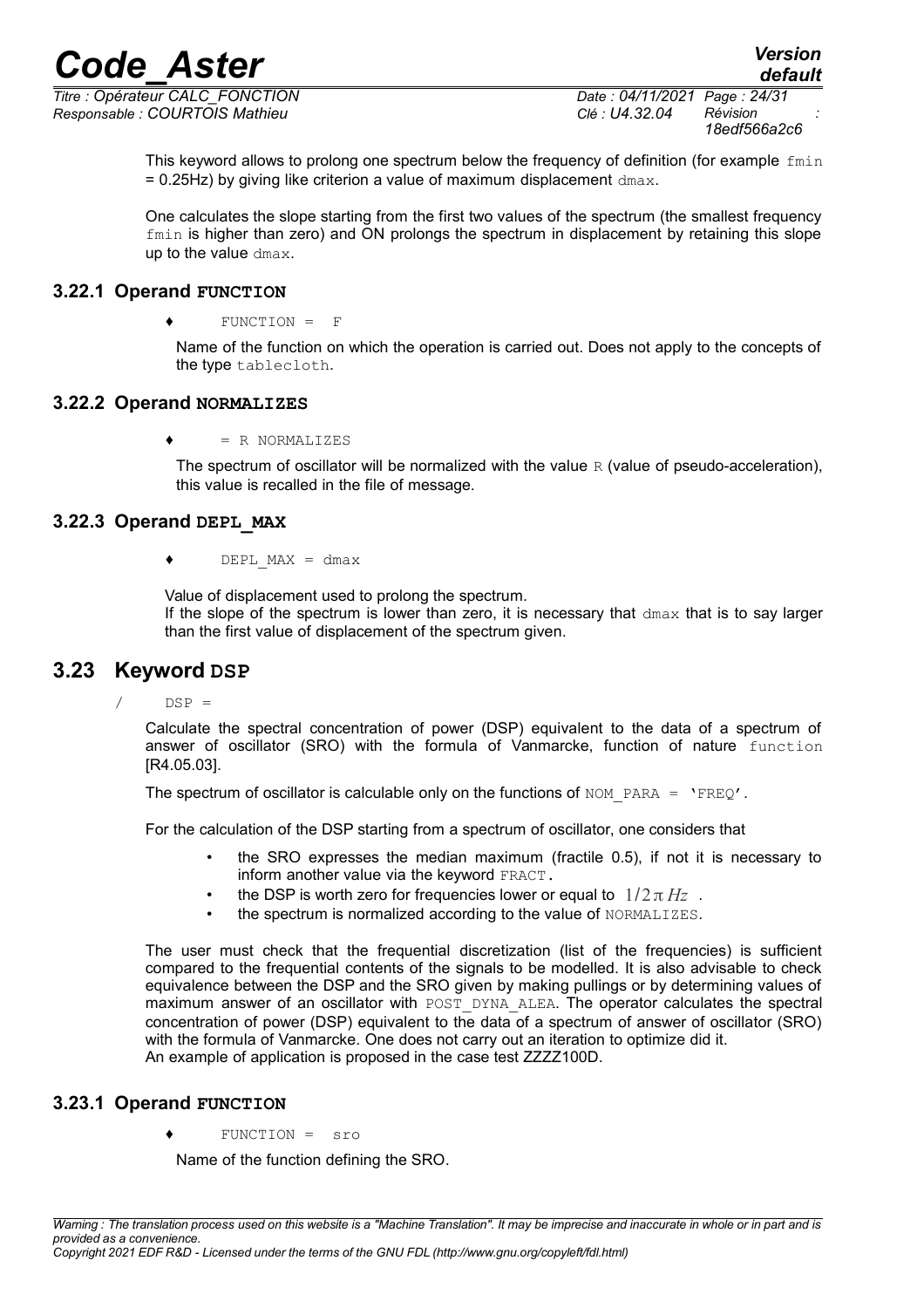*Titre : Opérateur CALC\_FONCTION Date : 04/11/2021 Page : 25/31 Responsable : COURTOIS Mathieu Clé : U4.32.04 Révision :*

*18edf566a2c6*

#### **3.23.2 Operands AMOR\_REDUIT, LIST\_FREQ, FREQ\_PAS**

<span id="page-24-7"></span>The keyword AMOR\_REDUIT and LIST\_FREQ are identical to those described for SPEC\_OSCI (cf. [3.21\)](#page-20-0).

<span id="page-24-6"></span>The keyword  $FREQ$  PAS indicate the step of frequency if  $LIST$   $FREQ$  is not well informed.

#### **3.23.3 Operands FREQ\_COUP**

◊ FREQ\_COUP = frc

The cut-off frequency: one determines the DSP until this frequency. The SRO is prolonged (constant value corresponding to the ZPA) up to this value so necessary.

#### <span id="page-24-5"></span>**3.23.4 Operand DURATION**

♦ DURATION = tsm

Duration of the strong phase of the earthquake. The seismic signal is regarded as stationary over this duration. This value is necessary to evaluate the factor of peak which intervenes in the formula of Vanmarcke.

#### <span id="page-24-4"></span>**3.23.5 Operand NORMALIZES**

 $\bullet$  = R NORMALIZES

One considers spectra of oscillator normalized with the value  $R$  (value of pseudoacceleration). In general, the SRO are given in G, it is thus necessary to inform NORMALIZES = 9.81.

#### <span id="page-24-3"></span>**3.23.6 Operand FRACT**

 $\Diamond$  FRACT = 0.5 [DEFECT]

fract

The DSP is adjusted on a fractile of the spectrum of answer. The value of the fractile has an impact on the determination of the factor of peak, used for in the formula of Vanmarcke. In general one considers that the target spectrum corresponds to the median and thus fract = 0.5.

#### <span id="page-24-2"></span>**3.23.7 Operand NB\_ITER**

 $\Diamond$  NB ITER = / 10 [DEFECT] / niter

NRshade of iterationS to improve the adjustment of the DSP. It can be necessary to realize less iterations so to avoid it*overfitting* of the DSP (two iterations for example).

#### **3.24 Keyword INTEGRE\_FREQ**

<span id="page-24-1"></span>/ INTEGRE\_FREQ = \_F (

<span id="page-24-0"></span>This keyword allows the simple or double frequential integration of a function of time by using a frequential filter given high by a cut-off frequency or low given by a frequency of filtering.

#### **3.24.1 Operand FUNCTION**

 $\bullet$  FUNCTION = F

Name of the function on which the operation is carried out. Does not apply to the concepts of the type tablecloth.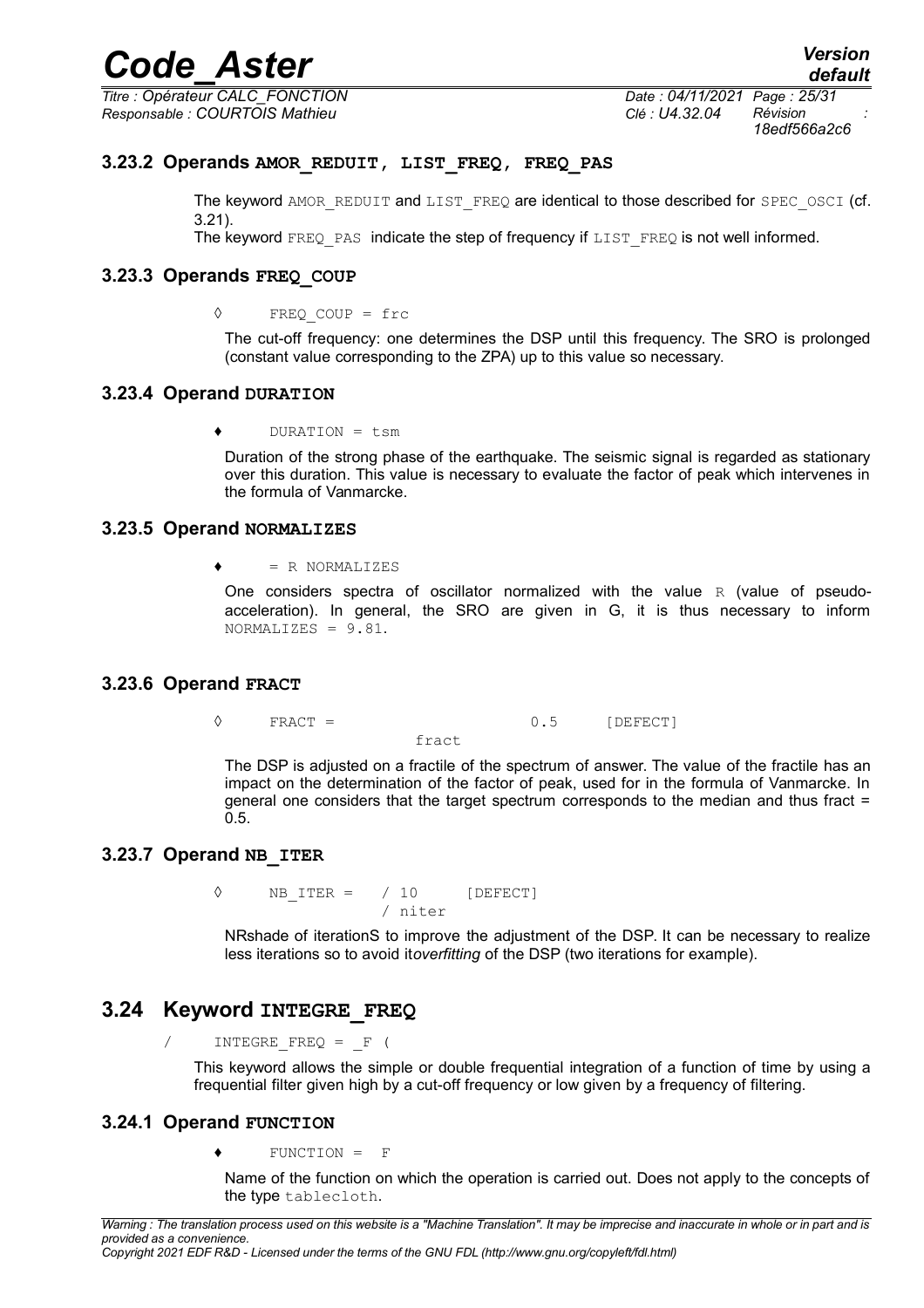*Titre : Opérateur CALC\_FONCTION Date : 04/11/2021 Page : 26/31 Responsable : COURTOIS Mathieu Clé : U4.32.04 Révision :*

*18edf566a2c6*

#### <span id="page-25-8"></span>**3.24.2 Operand NRIVEAU**

 $\bullet$  NRIVEAU = N

Give the level of simple integration (=1) or double (=2).

#### <span id="page-25-7"></span>**3.24.3 Operand FREQ\_COUP**

 $FREOCOUP = frc$ 

The cut-off frequency give the level of high filtering of the signal.

#### **3.24.4 Operand FREQ\_FILTRE**

<span id="page-25-6"></span>◊ FREQ\_FILTRE = f0 Frequency of low filtering of the signal. The value by default is 0.

#### **3.25 Keyword DERIVE\_FREQ**

<span id="page-25-5"></span>DERIVE  $FREQ = F$  (

<span id="page-25-4"></span>This keyword allows the simple or double frequential derivation of a function of time by using a frequential filter given high by a cut-off frequency.

#### **3.25.1 Operand FUNCTION**

♦ FUNCTION = F

Name of the function on which the operation is carried out. Does not apply to the concepts of the type tablecloth.

#### <span id="page-25-3"></span>**3.25.2 Operand NRIVEAU**

 $NRIVEAU = N$ 

Give the level of simple derivation (=1) or double (=2).

#### <span id="page-25-2"></span>**3.25.3 Operand FREQ\_COUP**

◊ FREQ\_COUP = frc

The cut-off frequency give the level of high filtering of the signal.

#### **3.26 Attributes of the concept function at exit**

#### **3.26.1 Values by default**

<span id="page-25-1"></span><span id="page-25-0"></span>By default attributes of the concept function at exit of the order CALC\_FONCTION are for the various options (cf orders DEFI\_FONCTION [U4.31.02] and DEFI\_NAPPE [U4.31.03]).

Option DRIFT :

Interpolation : data by the function as starter

Left prolongation: EXCLUDED

Right prolongation: EXCLUDED

NOM PARWITH = 'INST' (example) given by the function as starter

NOM\_REKNOWN =  $'QUICKLY'$  (example) given by the function as starter

**Option JUST :**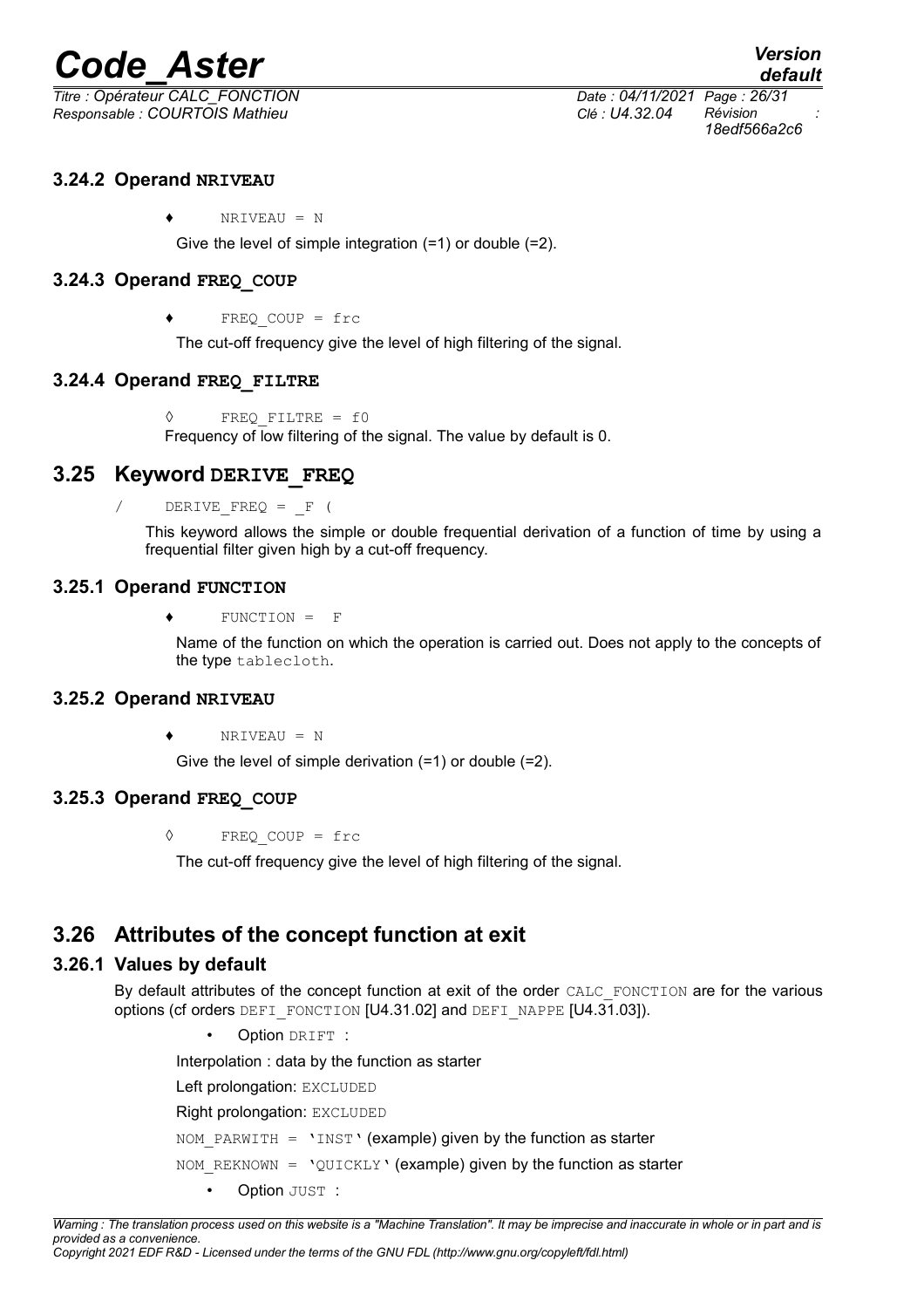*default*

# *Code\_Aster*<br>*Code\_Aster Version*<br>*Conferateur CALC FONCTION*

*Titre : Opérateur CALC\_FONCTION Date : 04/11/2021 Page : 27/31 Responsable : COURTOIS Mathieu Clé : U4.32.04 Révision :*

*18edf566a2c6*

Even rules that for DRIFT

• Options COMB / COMB C:

Attributes of the first combined function.

Option SPEC\_OSCI : the result is a tablecloth except if TYPE\_RESU=' FONCTION' and that there is only one value of reduced damping.

Attributes of the tablecloth:

NAME\_PARA = 'AMOR'

NOM\_RESU = 'DEPL' or 'QUICKLY' or 'ACCE'

Interpolation: 'LOG'

Left prolongation: 'EXCLUDED'

Right prolongation: 'EXCLUDED'

Attributes of each function:

NOM PARA =  $'FREQ'$ 

Interpolation : 'LOG'

Left prolongation: 'EXCLUDED'

Right prolongation: 'CONSTANT'

• Option ENVELOPE :

Attributes of the first function given.

• Option FFT :

NOM PARA = FREQ if NOM PARA function is INST If not it is the reverse

• Option COMPOSE :

NOM\_PARA : that of the function FONC\_PARA NOM\_RESU : that of the function FONC\_RESU Interpol: that of the function FONC\_RESU Prolongation: that of the function FONC\_RESU

• Option EXTRACTION :

Attributes identical to those of the function given as starter

• Option ADZE :

NOM\_PARA : that of the functions NOM\_RESU : that of the functions Interpol : linear Prolongation: 'EXCLUDED'

#### **3.26.2 Overload of the attributes**

<span id="page-26-1"></span><span id="page-26-0"></span>The user can overload the attributes given by default by using the following keywords:

#### **3.26.2.1 Operand NOM\_PARA**

◊ NOM\_PARA = para

It indicates the name of the parameter (variable or X-coordinate) of the function or the tablecloth. Values currently authorized for para are:

|        | $'$ TEMP $'$ | 'INST' |
|--------|--------------|--------|
| 'EPSI' |              |        |
|        | 'х           | \v/    |
| 171    |              |        |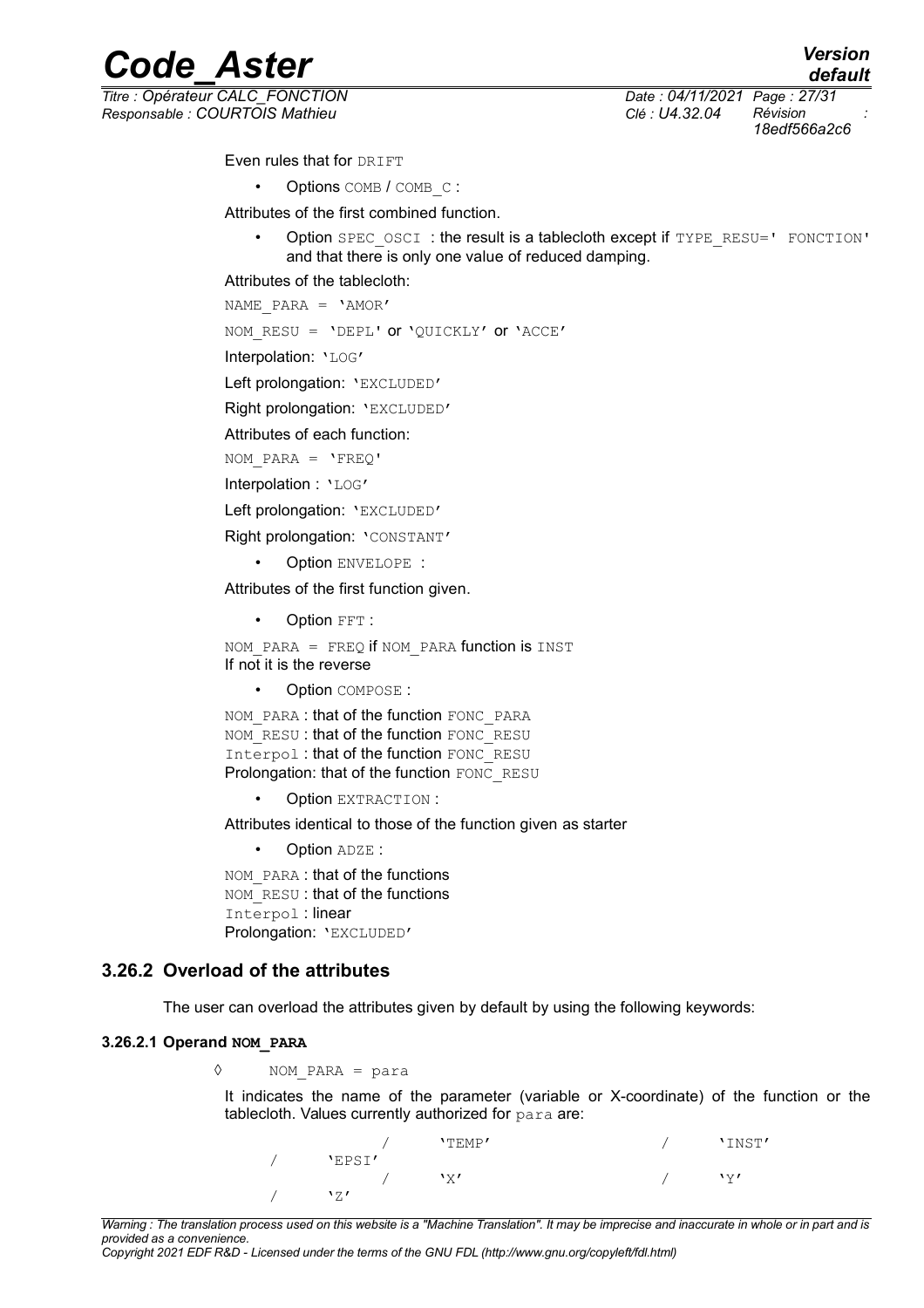*Titre : Opérateur CALC\_FONCTION Date : 04/11/2021 Page : 28/31 Responsable : COURTOIS Mathieu Clé : U4.32.04 Révision :*

'DZ'

|        |                                                | .<br>default             |  |
|--------|------------------------------------------------|--------------------------|--|
|        | Date: 04/11/2021 Page: 28/31<br>Clé : U4.32.04 | Révision<br>18edf566a2c6 |  |
| 'FREO' |                                                | 'SWEATERS'               |  |
|        |                                                |                          |  |

/ 'DX' / 'DY' /

/ 'DRX' / 'DRY MARTINI'

**3.26.2.2 Operand NOM\_RESU**

#### <span id="page-27-4"></span>◊ NOM\_RESU = resu

/ 'AMOR'

/ 'DRZ'

It makes it possible to document, the function created by giving a name (8 characters) to the function. Except exception (cf [§3.1], [§3.2], [§3.5]), this name is not tested.

/ 'ABSC'

#### **3.26.2.3 Operand Interpol**

<span id="page-27-3"></span>◊ Interpol

When the produced concept is a tablecloth,  $Interpol$  defines the type of interpolation between two consecutive values of the parameter of the tablecloth and between two functions (once those evaluated). Even direction that in DEFI\_NAPPE.

When the produced concept is a function (real or complex), it defines the type of interpolation for the X-coordinates and the ordinates of the function. One waits up to two values. If it only one value is provided, it is used for the X-coordinates and the ordinates. Even direction that in DEFI\_FONCTION.

#### **3.26.2.4 Operands PROL\_DROITE/ PROL\_GAUCHE**

#### <span id="page-27-2"></span>◊ PROL\_DROITE and PROL\_GAUCHE

They define the type of prolongation on the right (respectively on the left) of the field of definition of the variable:

- 'CONSTANT' for a prolongation with the last (or the first) value of the function,
- **'LINEAR'** for a prolongation along the first definite segment (PROL GAUCHE) or of the last definite segment (PROL DROITE).
- 'EXCLUDED' if the extrapolation of the values apart from the field of definition of the parameter is prohibited.

#### **3.26.2.5 Operands NOM\_PARA\_FONC / INTERPOL\_FONC / PROL\_DROITE\_FONC / PROL\_GAUCHE\_FONC**

<span id="page-27-1"></span>These keywords make it possible to modify the attributes of the tablecloth and apply to the parameters of the functions of this one. They have the same meaning as the keywords without the suffix FONC.

- NOM PARA FONC is the name of the parameter of the functions (as in DEFI\_NAPPE).
- INTERPOL\_FONC is the type of interpolation for the X-coordinates and ordinates of the functions of the tablecloth (identical to the keyword Interpol keyword factor DEFI FONCTION of DEFI\_NAPPE).
- PROL GAUCHE FONC/PROL DROITE FONC the prolongations of the functions (identical to the keywords define PROL\_GAUCHE/PROL\_DROITE keyword factor DEFI\_FONCTION of DEFI\_NAPPE).

#### **3.27 Operand INFORMATION**

<span id="page-27-0"></span>◊ INFORMATION

If INFO=2, one prints the function (IMPR\_FONCTION format TABLE) in the file MESSAGE.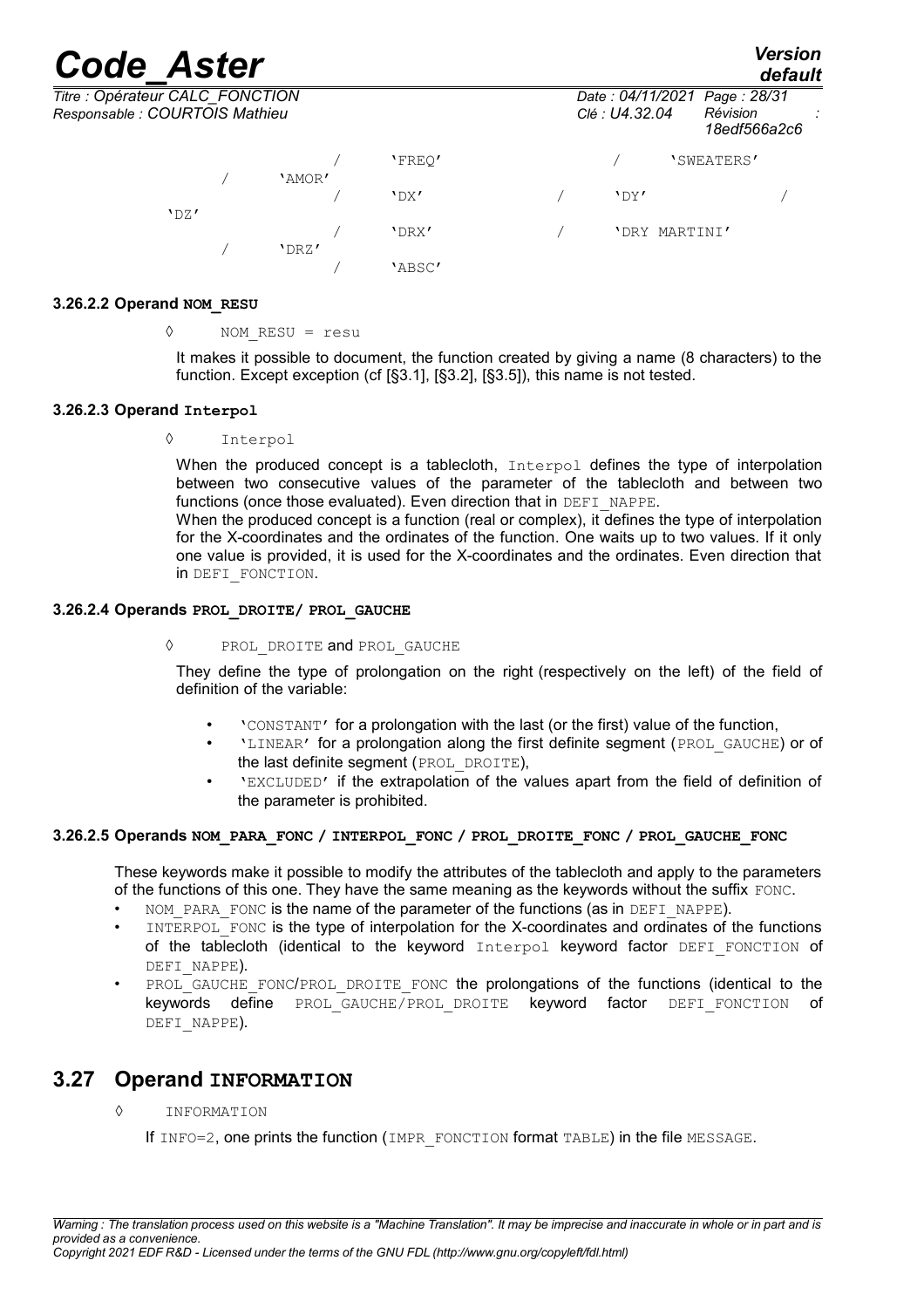*Titre : Opérateur CALC\_FONCTION Date : 04/11/2021 Page : 29/31 Responsable : COURTOIS Mathieu Clé : U4.32.04 Révision :*

*18edf566a2c6*

#### <span id="page-28-3"></span>**4 Examples**

#### **4.1 Calculation of an envelope**

<span id="page-28-2"></span>The command file which follows:

```
DEPI=2. * pi
PAS0=DEPI/200.
LI1=DEFI LISTE REEL ( DEBUT=0.,
                                   INTERVALLE= F ( JUSQU A = DEPI, NOT =
PAS0))
COa = FORMULA (NOM_PARA=' INST', VALE=' cos (INST) ')
SIa = FORMULA (NOM_PARA=' INST', VALE=' sin (INST) ')
CO = CALC FONC INTERP ( FONCTION=COa, LIST PARA=LI1,
                             NOM_PARA=' INST',
                             NOM_RESU=' DEPL',
                            PROL GAUCHE=' EXCLU', PROL DROITE=' LINEAIRE',
                             INTERPOL=' LIN', 
                             TITRE=' FUNCTION COSINUS' )
IF = CALC FONC INTERP ( FONCTION=SIa, LIST PARA=LI1,
                             NOM_PARA=' INST',
                             NOM_RESU=' DEPLACEMENT',
                            PROL GAUCHE=' EXCLU',
                             PROL_DROITE=' CONSTANT',
                             INTERPOL=' LIN', 
                             TITRE=' FUNCTION SINE ' )
ENV1=CALC_FONCTION (ENVELOPPE=_F ( FUNCTION = (IF, CO,),CRITERION = 'SUP'))
```
#### **4.2 Calculation of the derivative of the function if**

<span id="page-28-1"></span>The orders which follow

der1 = CALC FONCTION (DERIVE= F (FONCTION= if),)  $inst1 = 20. * not$ TEST FONCTION ( VALEUR=  $F$  ( FUNCTION = der1, NOM\_PARA = 'inst', VALE\_PARA= inst1, VALE REFE=  $COa$  (inst1),) ) produce on the file 'RESULT' :

---- FUNCTION : DER1 OK INST RELA -0.016% VALE: 8.0888392298046D-01 6.28319E-01 SHEET 0.100% REFE: 8.0901699437495D-01

#### <span id="page-28-0"></span>**4.3 Concatenation of two functions**

*Warning : The translation process used on this website is a "Machine Translation". It may be imprecise and inaccurate in whole or in part and is provided as a convenience.*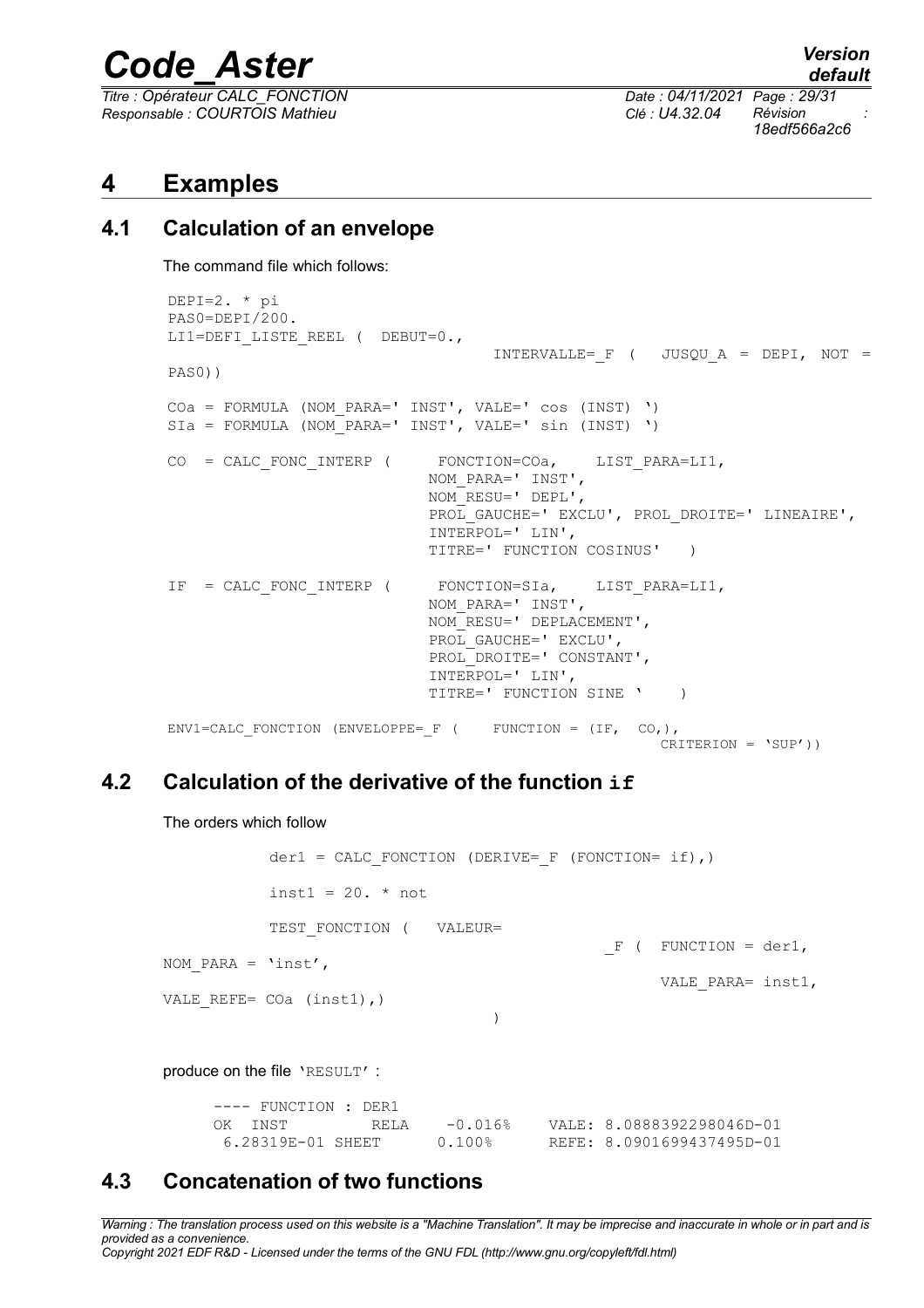*default*

*Titre : Opérateur CALC\_FONCTION Date : 04/11/2021 Page : 30/31 Responsable : COURTOIS Mathieu Clé : U4.32.04 Révision : 18edf566a2c6* DFC1=DEFI\_FONCTION ( NOM\_PARA=' X', NOM\_RESU=' Y', VALE=  $( 0. , 10. ,$ 4. , 14. , 6. , 16. ,), PROL DROITE=' LINEAIRE', PROL\_GAUCHE=' LINEAIRE' ) # DFC2=DEFI\_FONCTION ( NOM\_PARA=' X', NOM\_RESU=' Y', VALE=  $( 5. , 25. ,$ 7. , 27. , 8. , 28. ,), PROL DROITE=' LINEAIRE', PROL\_GAUCHE=' LINEAIRE' ) # DFC3=CALC\_FONCTION ( ASSE=\_F ( FUNCTION =  $(DFC2, DFC1,),$ OVERLOAD = 'RIGHT') ) DFC4=CALC\_FONCTION ( ASSE=\_F ( FUNCTION =  $(DFC1, DFC2,),$  $OVERLOAD = 'LEFT')$  ) Values of the function dfc3 are:  $X = 0.$  4. 5. 7. 8. there =  $10.$  14. 25. 27. 28. Values of the function dfc4 are:  $X = 0.$  4. 6. 7. 8. there =  $10.$  14. 16. 27. 28.

#### **4.4 Composition of two functions**

<span id="page-29-0"></span> $fonc1 = DEFI$  FONCTION ( NOM PARA = 'X', NOM\_RESU =  $\bigvee_{YALE}$  =  $($  $=$  ( 0.,  $0.$ ,  $2. , 5. ,$  $3.$ ,  $10.$ , 5. , 15. , 7. , 13. ,

*Warning : The translation process used on this website is a "Machine Translation". It may be imprecise and inaccurate in whole or in part and is provided as a convenience. Copyright 2021 EDF R&D - Licensed under the terms of the GNU FDL (http://www.gnu.org/copyleft/fdl.html)*